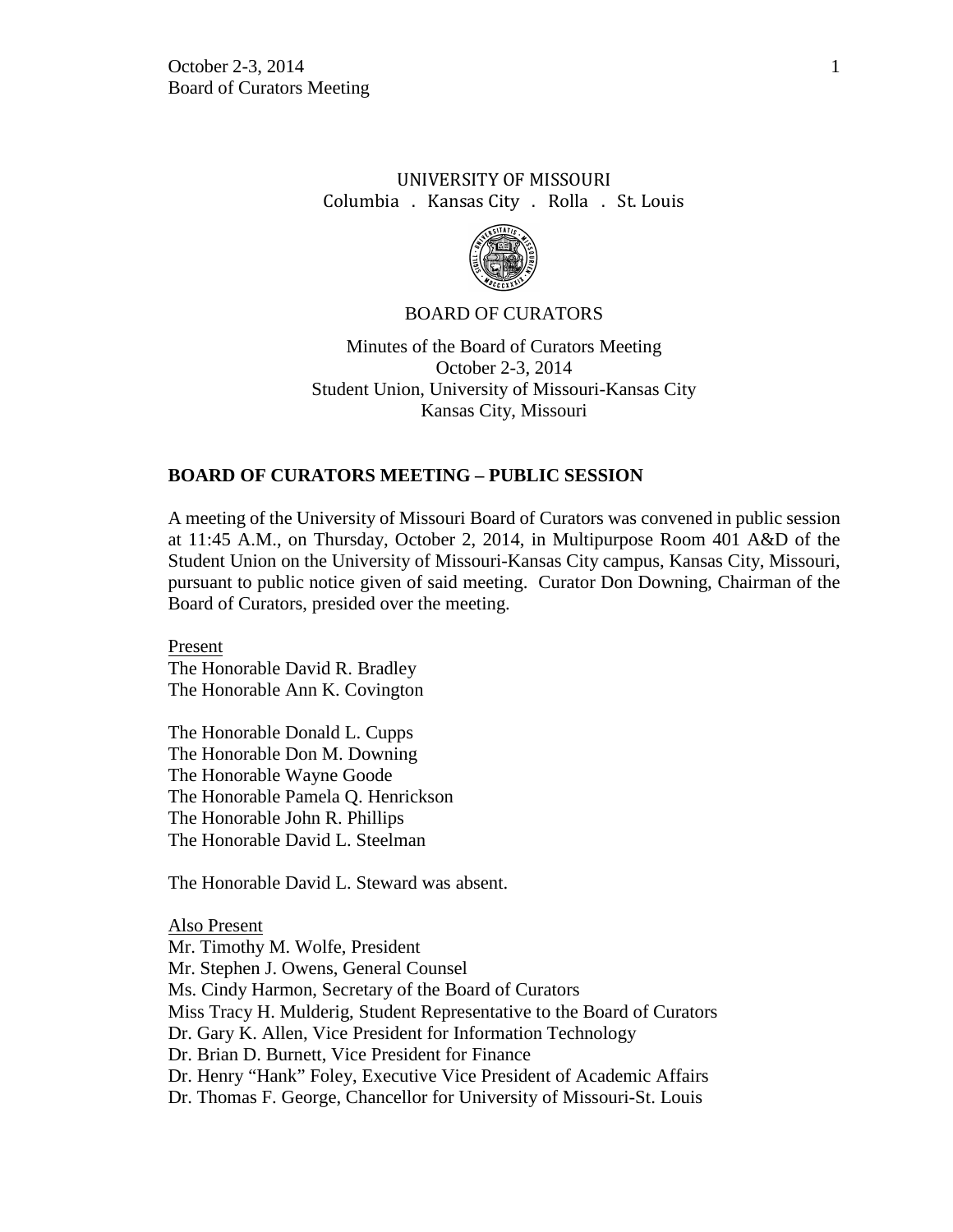Mr. Stephen C. Knorr, Vice President for University Relations Dr. R. Bowen Loftin, Chancellor for University of Missouri-Columbia Mr. Leo E. Morton, Chancellor for University of Missouri-Kansas City Dr. Betsy Rodriguez, Vice President for Human Resources Dr. Cheryl B. Schrader, Chancellor for Missouri University of Science and Technology Mr. John Fougere, Chief Communications Officer, UM System Media representatives

### **General Business**

Oath of office administered to new Curator David L. Steelman.

### Approval, Executive Committee and Board Standing Committee Appointments

It was recommended by Chairman Downing, moved by Curator Phillips and

seconded by Curator Bradley, that the following Board of Curators Executive Committee

and Standing Committees appointments be approved for 2014:

# **Executive Committee**  Don M. Downing, Chairman Donald L. Cupps

David L. Steward

### **Academic, Student and External Affairs Committee**

David L. Steward, Chairman Ann K. Covington Donald L. Cupps Pamela Q. Henrickson David L. Steelman Tracy Mulderig, Student Representative

#### **Audit Committee**

Pamela Q. Henrickson, Chairwoman David R. Bradley Wayne Goode John R. Phillips David L. Steward

#### **Compensation and Human Resources Committee**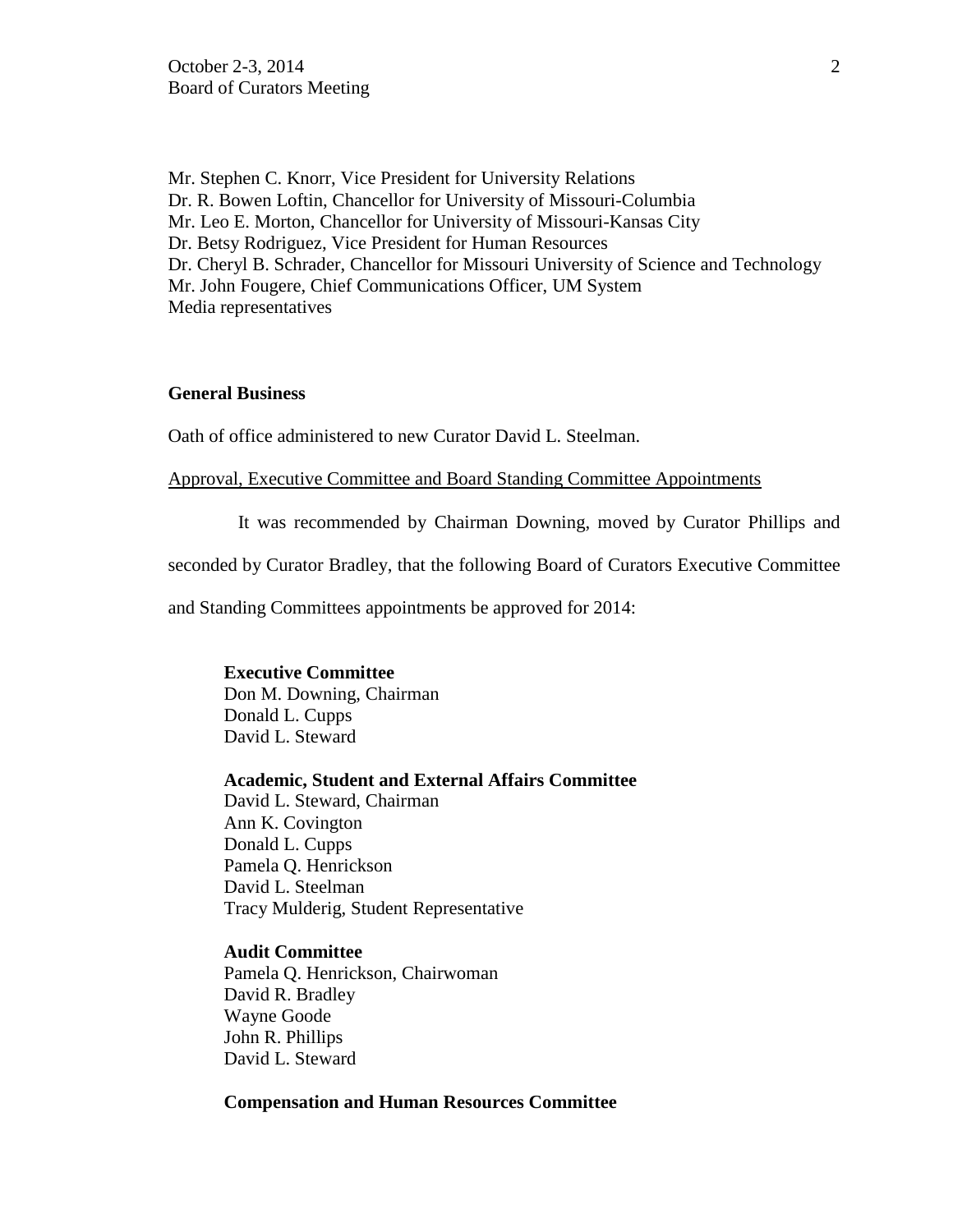October 2-3, 2014 3 Board of Curators Meeting

John R. Phillips, Chairman David R. Bradley Donald L. Cupps Wayne Goode Pamela Q. Henrickson

### **Finance Committee**

Ann K. Covington, Chairwoman Donald L. Cupps Wayne Goode John R. Phillips David L. Steelman David L. Steward Tracy Mulderig, Student Representative

#### **Governance, Resources and Planning Committee**

Wayne Goode, Chairman David R. Bradley Ann K. Covington Don Downing, ex officio Tim Wolfe, ex officio

Roll call vote:

Curator Bradley voted yes. Curator Covington voted yes. Curator Cupps voted yes. Curator Downing voted yes. Curator Goode was absent for vote. Curator Henrickson voted yes. Curator Phillips voted yes. Curator Steelman voted yes. Curator Steward was absent.

The motion carried.

#### Resolution for Executive Session of the Board of Curators Meeting

It was moved by Curator Cupps and seconded by Curator Covington, that there shall be an executive session with a closed record and closed vote of the Board of Curators meeting October 2-3, 2014 for consideration of: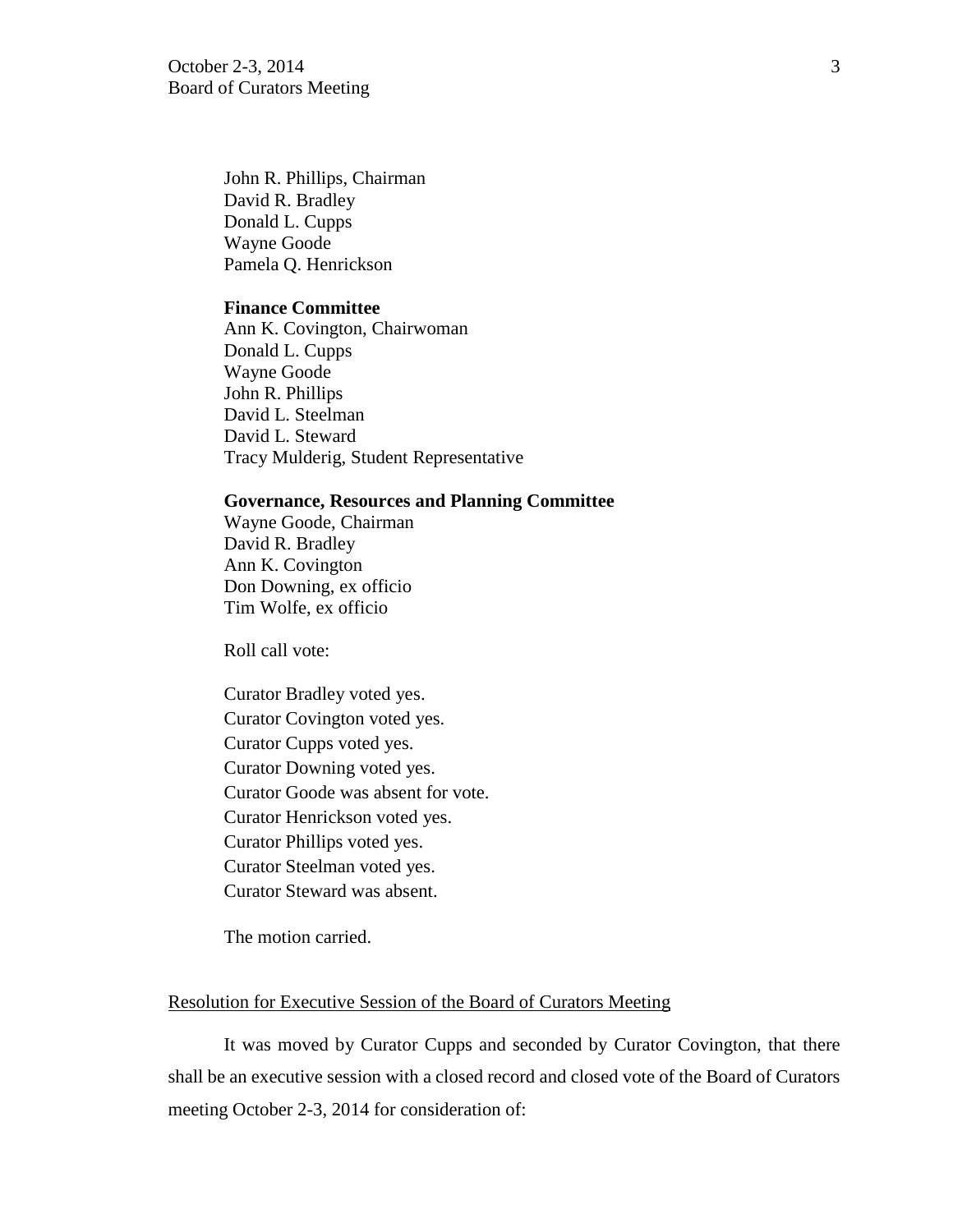- **Section 610.021(1), RSMo**, relating to matters identified in that provision, which include legal actions, causes of action or litigation, and confidential or privileged communications with counsel; and
- **Section 610.021(2), RSMo,** relating to matters identified in that provision, which include leasing, purchase, or sale of real estate; and
- **Section 610.021(3), RSMo**, relating to matters identified in that provision, which include hiring, firing, disciplining, or promoting of particular employees; and
- **Section 610.021(12), RSMo,** relating to matters identified in that provision, which include sealed bids and related documents and sealed proposals and related documents or documents related to a negotiated contract; and
- **Section 610.021 (13), RSMo**, relating to matters identified in that provision, which include individually identifiable personnel records, performance ratings, or records pertaining to employees or applicants for employment; and
- **Section 610.021 (17), RSMo**, relating to matters identified in that provision, which include confidential or privileged communications between a public governmental body and its auditor; and
- **Section 610.021 (20), RSMo**, relating to matters identified in that provision which include records that identify the configuration of components or the operation of a computer, computer system, computer network, or telecommunications network, and would allow unauthorized access to or unlawful disruption of a computer, computer system, computer network, or telecommunications network of a public governmental body.

Roll call vote of the Board:

Curator Bradley voted yes. Curator Covington voted yes. Curator Cupps voted yes. Curator Downing voted yes. Curator Goode was absent for vote. Curator Henrickson voted yes. Curator Phillips voted yes. Curator Steelman voted yes. Curator Steward was absent for vote.

The motion carried.

Board of Curators Academic, Student and External Affairs and Compensation and Human Resources committee meetings were convened beginning at 11:47 A.M. and recessed at 11:49 A.M. on Thursday, October 2, 2014.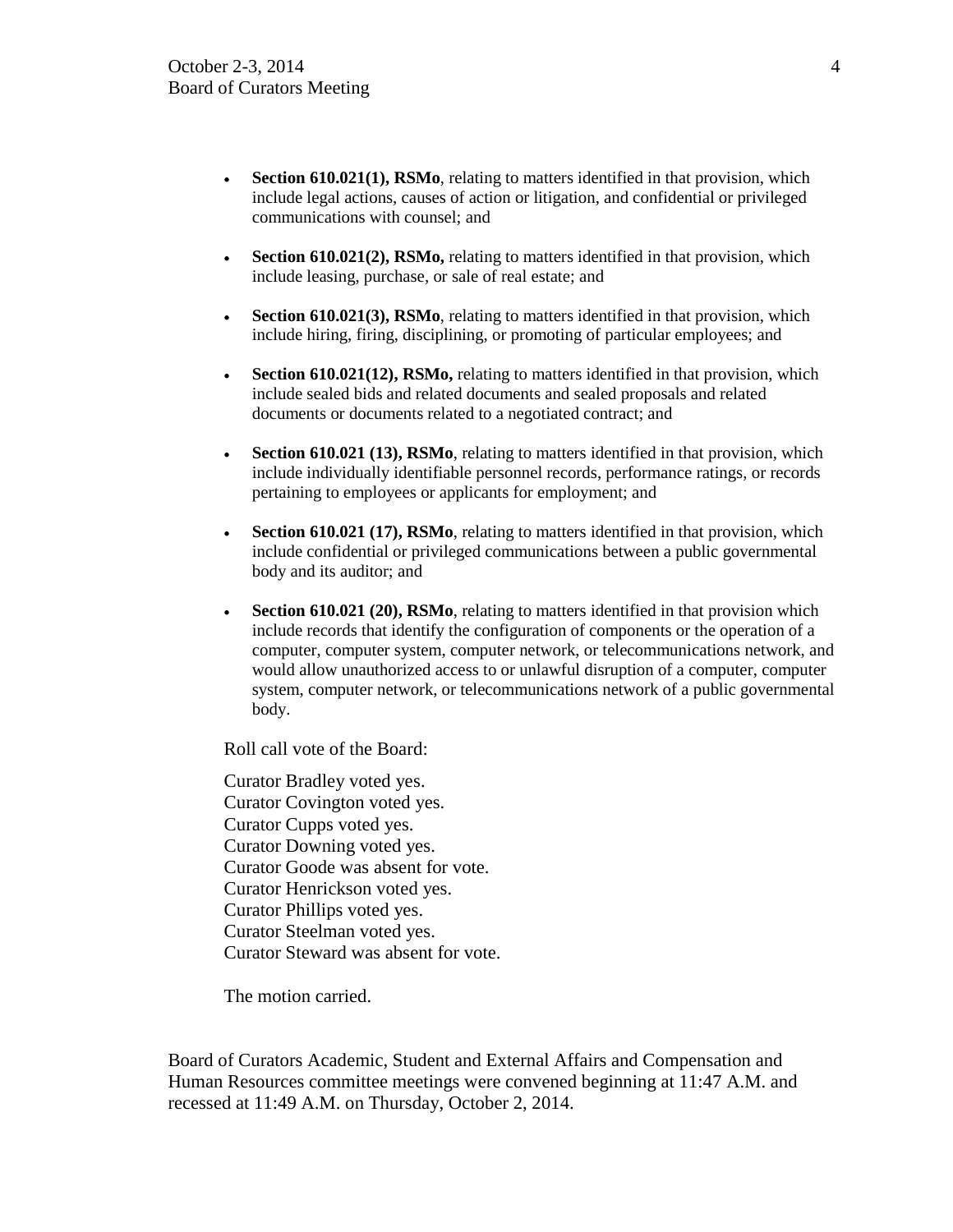The public session of the Board of Curators meeting recessed at 11:49 A.M. on Thursday, October 2, 2014.

### **EXECUTIVE SESSION**

A meeting of the University of Missouri Board of Curators was convened in executive session at 12:10 P.M., on Thursday, October 2, 2014, in Room 402 of the Student Union on the University of Missouri-Kansas City campus, Kansas City, Missouri, pursuant to public notice given of said meeting. Curator Don Downing, Chairman of the Board of Curators, presided over the meeting.

Present

The Honorable David R. Bradley The Honorable Ann K. Covington The Honorable Donald L. Cupps The Honorable Don M. Downing The Honorable Wayne Goode The Honorable Pamela Q. Henrickson The Honorable John R. Phillips The Honorable David L. Steelman

The Honorable David L. Steward was absent.

Also Present

Mr. Timothy M. Wolfe, President Mr. Stephen J. Owens, General Counsel Ms. Cindy Harmon, Secretary of the Board of Curators Miss Tracy Mulderig, Student Representative to the Board of Curators Dr. Henry "Hank" Foley, Executive Vice President of Academic Affairs Dr. Betsy Rodriguez, Vice President for Human Resources Ms. Marsha Fischer, Attorney, UM System Dr. Deborah Noble-Triplett, Assistant Vice President, UM System Mr. Daniel Swinton, NCHERM Consultant

### **Compensation and Human Resources and Academic, Student and External Affairs Combined Committee Meeting – Executive Session**

Report on personnel and legal advice – presented by General Counsel Owens and Assistant Vice President Deborah Noble-Triplett.

No action taken by the Board.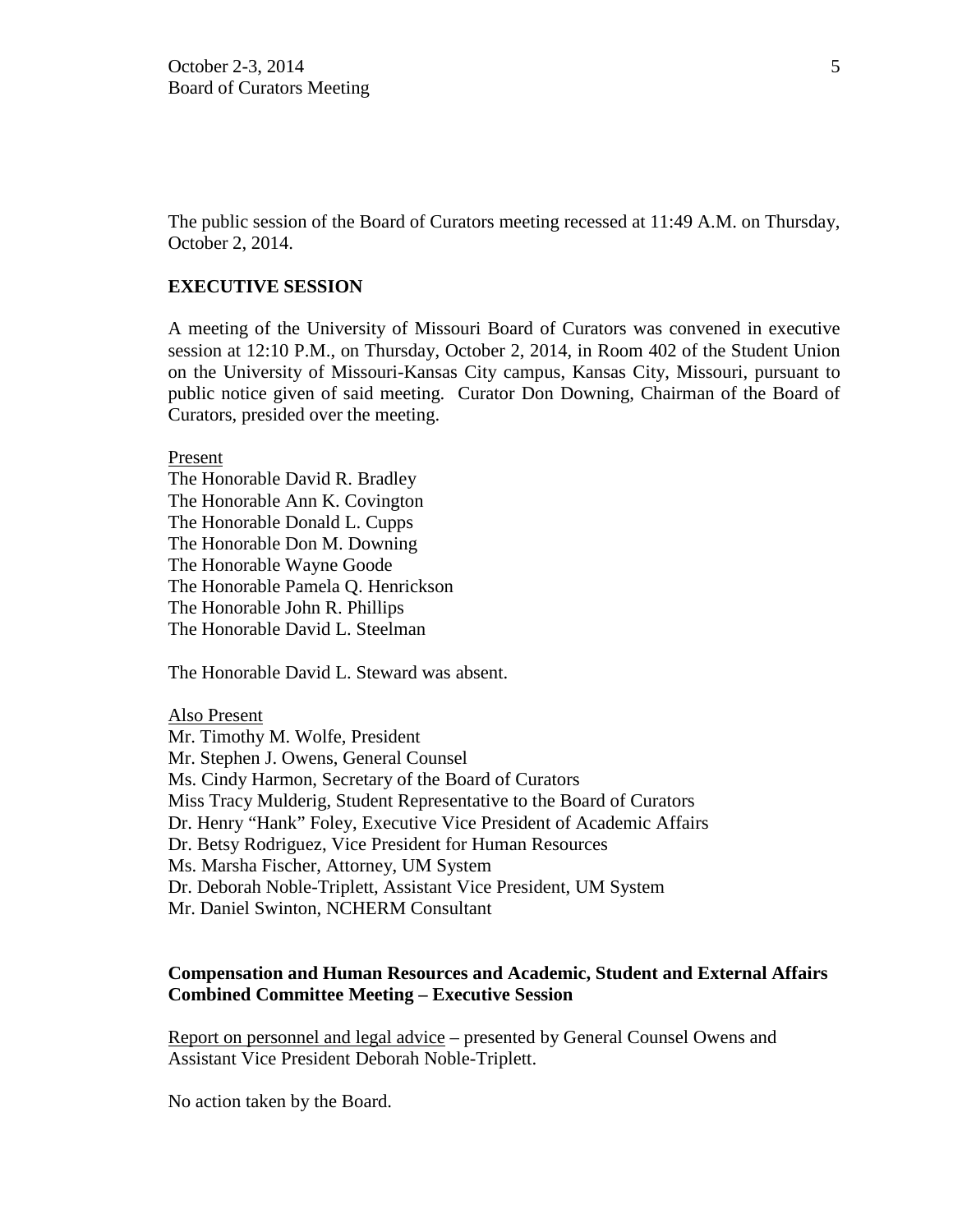The executive session of the Compensation and Human Resources and Academic, Student and External Affairs Combined Committee meeting recessed at 1:15 P.M.

#### **General Business**

Dr. Harold Williamson, Jr., Mr. Mitch Wasden and Chancellor R. Bowen Loftin joined the meeting.

### Approval, Formation of and Participation in a Corporation to Formally Affiliate with Columbia Surgical Associates, Inc. (information on file)

It was recommended by Chancellor Loftin, endorsed by President Wolfe, moved by Curator Cupps and seconded by Curator Henrickson, that the following action be approved:

> that the President be authorized to file articles of incorporation, negotiate and execute such agreements, and take such other actions as may be appropriate in order to allow University of Missouri Health Care to authorize the formation of and to participate as the sole member in a corporation that will formally affiliate with a surgical group practicing as Columbia Surgical Associates, Inc., subject to approval of the agreements as to legal form by the Office of the General Counsel. The foregoing authority may be delegated, in whole or in part, by the President to appropriate officers of the University, including the Vice Chancellor of the University of Missouri Health System and the Chief Executive Officer of University of Missouri Health Care, pursuant to a written authorization to be filed with the President, Vice President for Finance and Administration, and Secretary of the Board of Curators.

Roll call vote Full Board:

- Curator Bradley voted yes.
- Curator Covington voted yes.
- Curator Cupps voted yes.
- Curator Downing voted yes.
- Curator Goode voted yes.
- Curator Henrickson voted yes.
- Curator Phillips abstained.
- Curator Steelman voted yes.
- Curator Steward was absent.

The motion carried.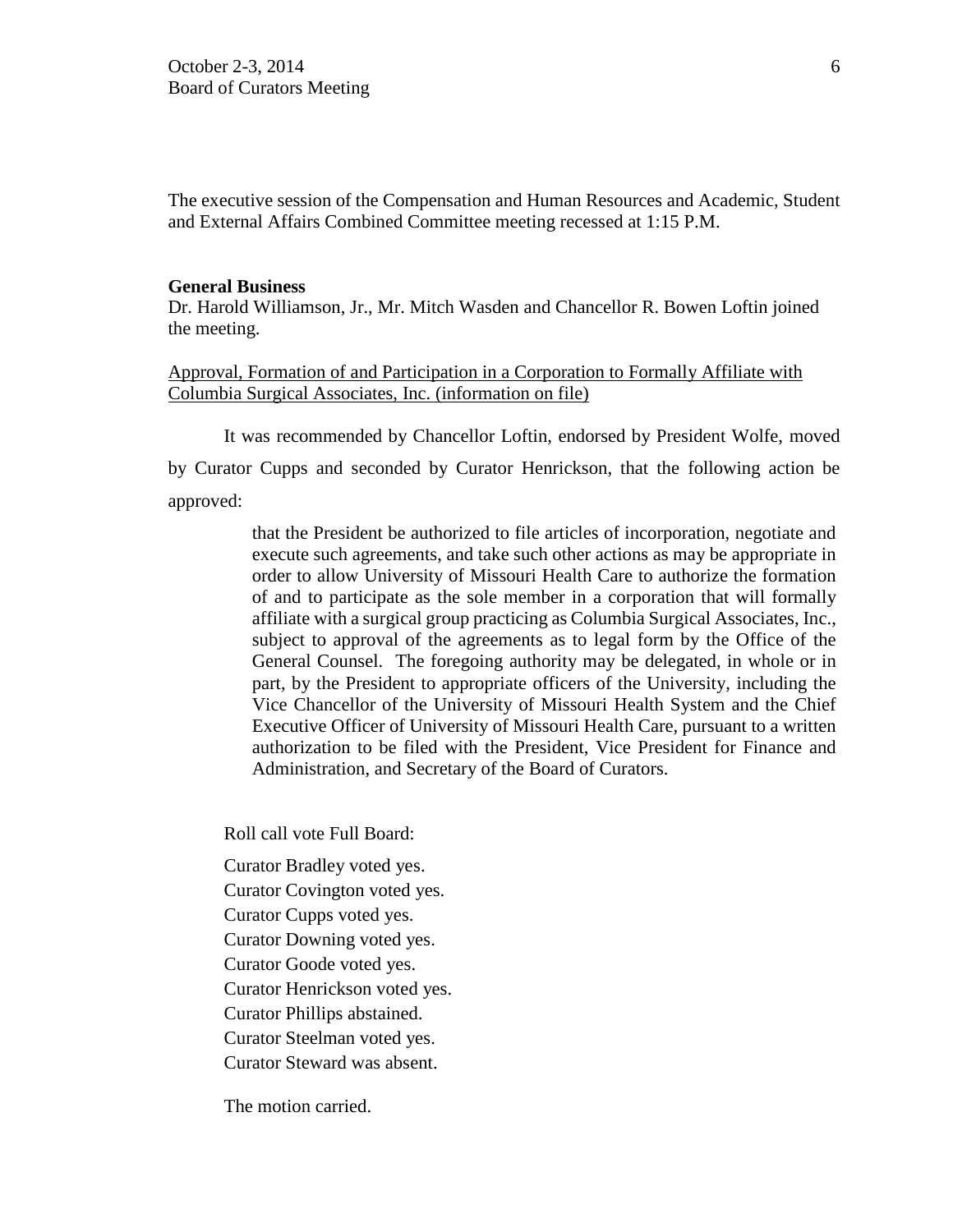$^{249}$ Formation of University Entity, MU - this item is excluded from the minutes and may be given public notice upon completion of the matter.

The executive session of the Board of Curators meeting recessed at 1:40 PM on Thursday, October 2, 2014.

#### **PUBLIC SESSION**

A meeting of the University of Missouri Board of Curators was reconvened in public session at 1:45 P.M., on Thursday, October 2, 2014, in the Multipurpose Room 401 A&D of the Student Union on the University of Missouri-Kansas City campus, Kansas City, Missouri, pursuant to public notice given of said meeting. Curator Don Downing, Chairman of the Board of Curators, presided over the meeting.

Present

The Honorable David R. Bradley The Honorable Ann K. Covington The Honorable Donald L. Cupps The Honorable Don M. Downing The Honorable Wayne Goode The Honorable Pamela Q. Henrickson The Honorable John R. Phillips The Honorable David L. Steelman

The Honorable David L. Steward was absent.

Also Present Mr. Timothy M. Wolfe, President Mr. Stephen J. Owens, General Counsel Ms. Cindy Harmon, Secretary of the Board of Curators Miss Tracy H. Mulderig, Student Representative to the Board of Curators Dr. Gary K. Allen, Vice President for Information Technology Dr. Brian D. Burnett, Vice President for Finance Dr. Henry "Hank" Foley, Executive Vice President of Academic Affairs Dr. Thomas F. George, Chancellor for University of Missouri-St. Louis Mr. Stephen C. Knorr, Vice President for University Relations Dr. R. Bowen Loftin, Chancellor for University of Missouri-Columbia Mr. Leo E. Morton, Chancellor for University of Missouri-Kansas City Dr. Betsy Rodriguez, Vice President for Human Resources Dr. Cheryl B. Schrader, Chancellor for Missouri University of Science and Technology Mr. John Fougere, Chief Communications Officer, UM Media representatives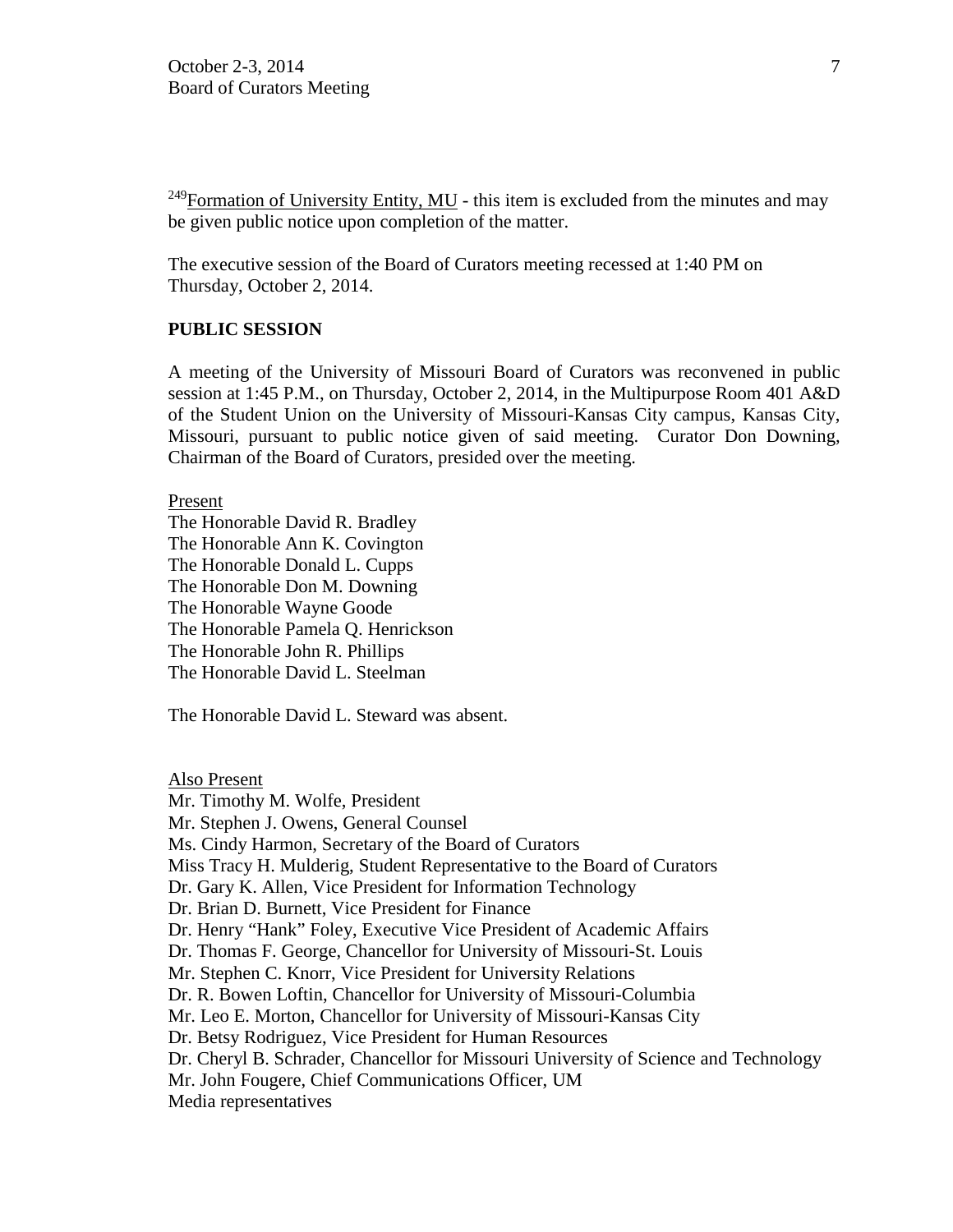# **General Business**

Review of Consent Agenda – No discussion.

MU Health Care Annual Report – presented by Dr. Harold Williamson, Jr. (slides on file)

Board of Curators standing committee meetings were convened at 2:20 P.M. and concluded at 5:16 P.M. on Thursday, October 2, 2014. Committee actions were presented to the full Board for action following each Committee vote.

# **Finance Committee**

Chairwoman Covington provided time for discussion of combined committee business.

### Information

- 1. Review FY2014 Financial Status Report, UM (slides and information on file)
	- Sound operating results and improved returns.
	- Well diversified revenue sources
	- MU Health Care experienced strong results
	- Retirement Plan improved investment returns
	- Maintained financial rating
- 2. FY 2014 Investment Performance Review, UM (slides and information on file)
- 3. Update on Debt Issuance for Approved Capital Projects, UM (slides and information on file)
- 4. Biannual Review of Delegated Authority, Hiring and Termination of External Investment Managers, UM (information on file)
- 5. Project Design, Optometry and Nursing Building Project Phase One Optometry Clinic, UMSL (information on file)

Action

- 1. Investment Consultant Annual Approval, UM
- 2. FY2016 State Capital Appropriations Request, STEM Laboratory Renovations, UMSL
- 3. FY2016 State Capital Appropriations Request, Missouri Orthopaedic Institute Fourth Floor Addition, MU

Investment Consultant Annual Approval, UM – presented by Vice President Burnett (information on file)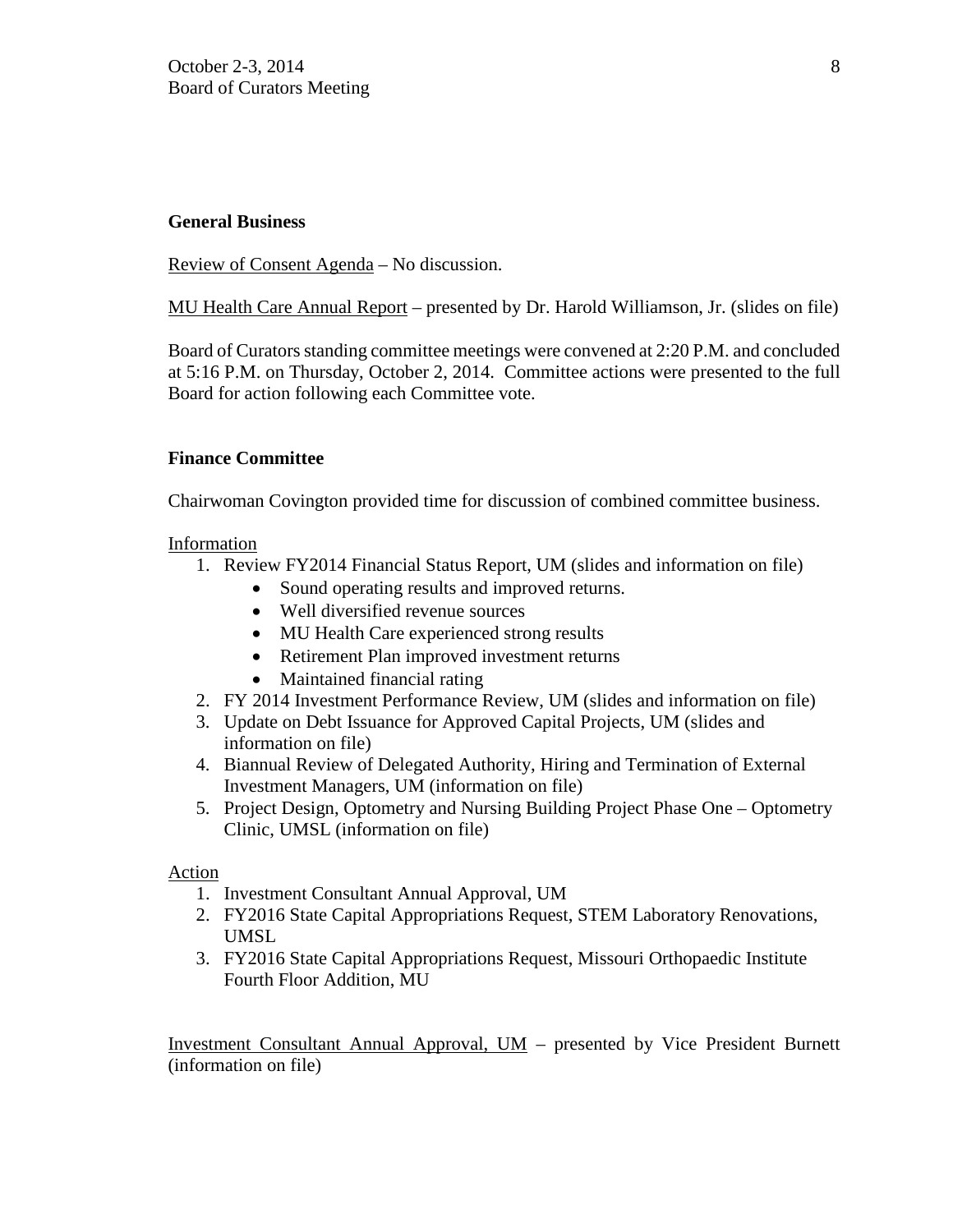It was recommended by Vice President Burnett, endorsed by President Wolfe, recommended by the Finance Committee, moved by Curator Covington and seconded by Curator Goode, that the investment consulting firm, Strategic Investment Solutions, Inc., be approved for one year, with subsequent annual approval to occur on or before October

19, 2015:

Roll call vote Full Board: Curator Bradley voted yes. Curator Covington voted yes. Curator Cupps voted yes. Curator Downing voted yes. Curator Goode voted yes. Curator Henrickson voted yes. Curator Phillips voted yes. Curator Steelman voted yes. Curator Steward was absent.

The motion carried.

Fiscal Year 2016 State Capital Appropriations Request, STEM Laboratory Renovations, UMSL – presented by Vice President Burnett (information on file)

It was recommended by Chancellor George, endorsed by President Wolfe, recommended by the Finance Committee, moved by Curator Covington and seconded by Curator Goode, that the following action be approved:

> that the President be authorized to submit to the appropriate state offices, the University's application/request for a 50% matching appropriation in the amount of \$750,000 for laboratory renovations in Benton-Stadler Science Complex at the University of Missouri-St. Louis.

Roll call vote Full Board:

Curator Bradley voted yes. Curator Covington voted yes. Curator Cupps voted yes. Curator Downing voted yes.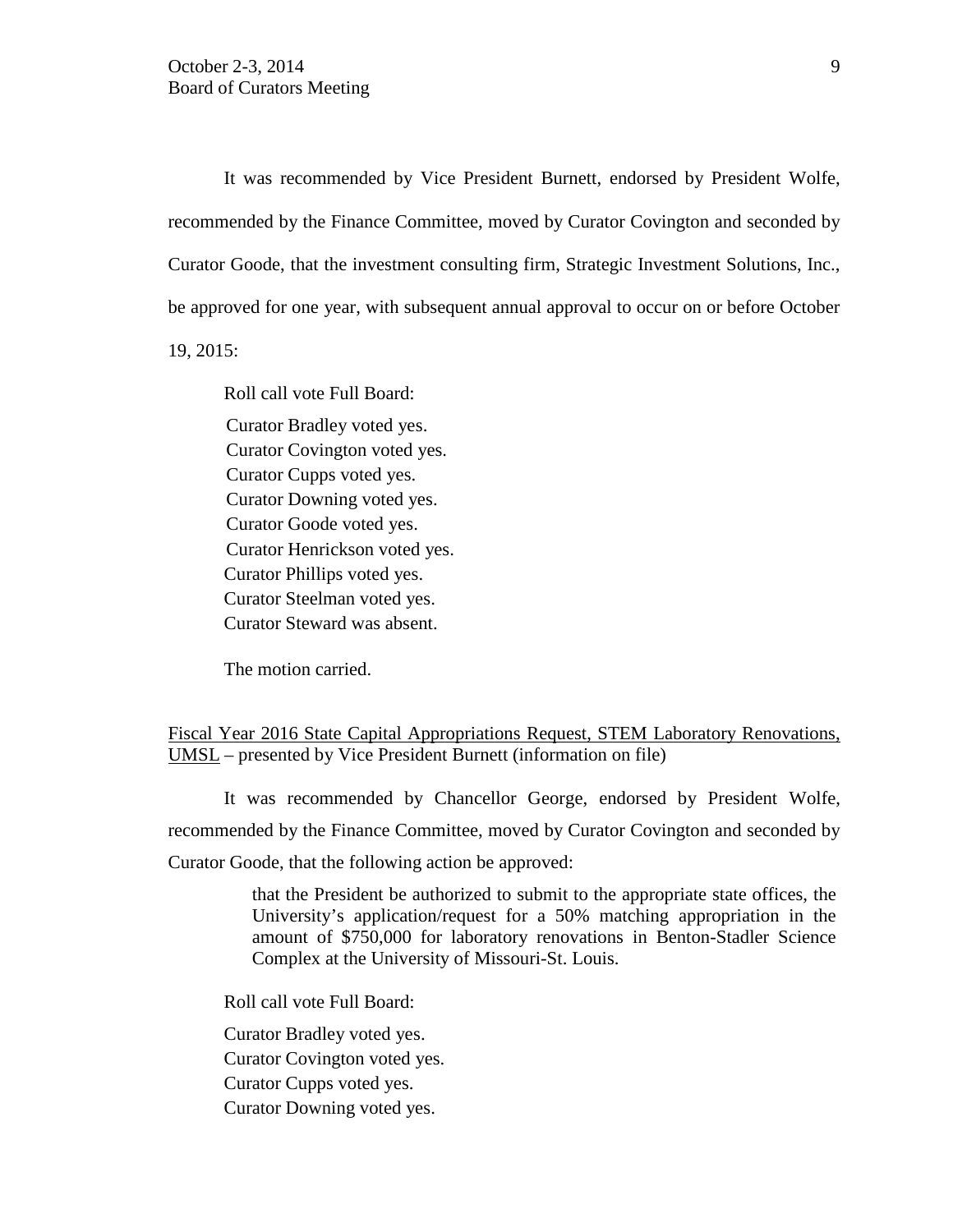Curator Goode voted yes. Curator Henrickson voted yes. Curator Phillips voted yes. Curator Steelman voted yes. Curator Steward was absent.

The motion carried.

Fiscal Year 2016 State Capital Appropriations Request, Missouri Orthopaedic Institute Fourth Floor Addition, MU – presented by Vice President Burnett (information on file)

It was recommended by Chancellor Loftin, endorsed by President Wolfe, recommended by the Finance Committee, moved by Curator Covington and seconded by Curator Cupps, that the following action be approved:

> that the President be authorized to submit to the appropriate state offices, the University's application/request for a 50% matching appropriation in the amount of \$3,000,000 to add a fourth floor to the three-story addition currently in design for the Missouri Orthopaedic Institute (MOI) at the University of Missouri-Columbia.

Roll call vote Full Board:

Curator Bradley voted yes. Curator Covington voted yes. Curator Cupps voted yes. Curator Downing voted yes. Curator Goode voted yes. Curator Henrickson voted yes. Curator Phillips voted yes. Curator Steelman voted yes. Curator Steward was absent.

The motion carried.

#### **Governance, Resources and Planning Committee**

Chairman Goode provided time for discussion of committee business.

2014 Campus Master Plan Update, UMKC – presented by Chancellor Morton and Mr. Robert Simmons (slides and information on file)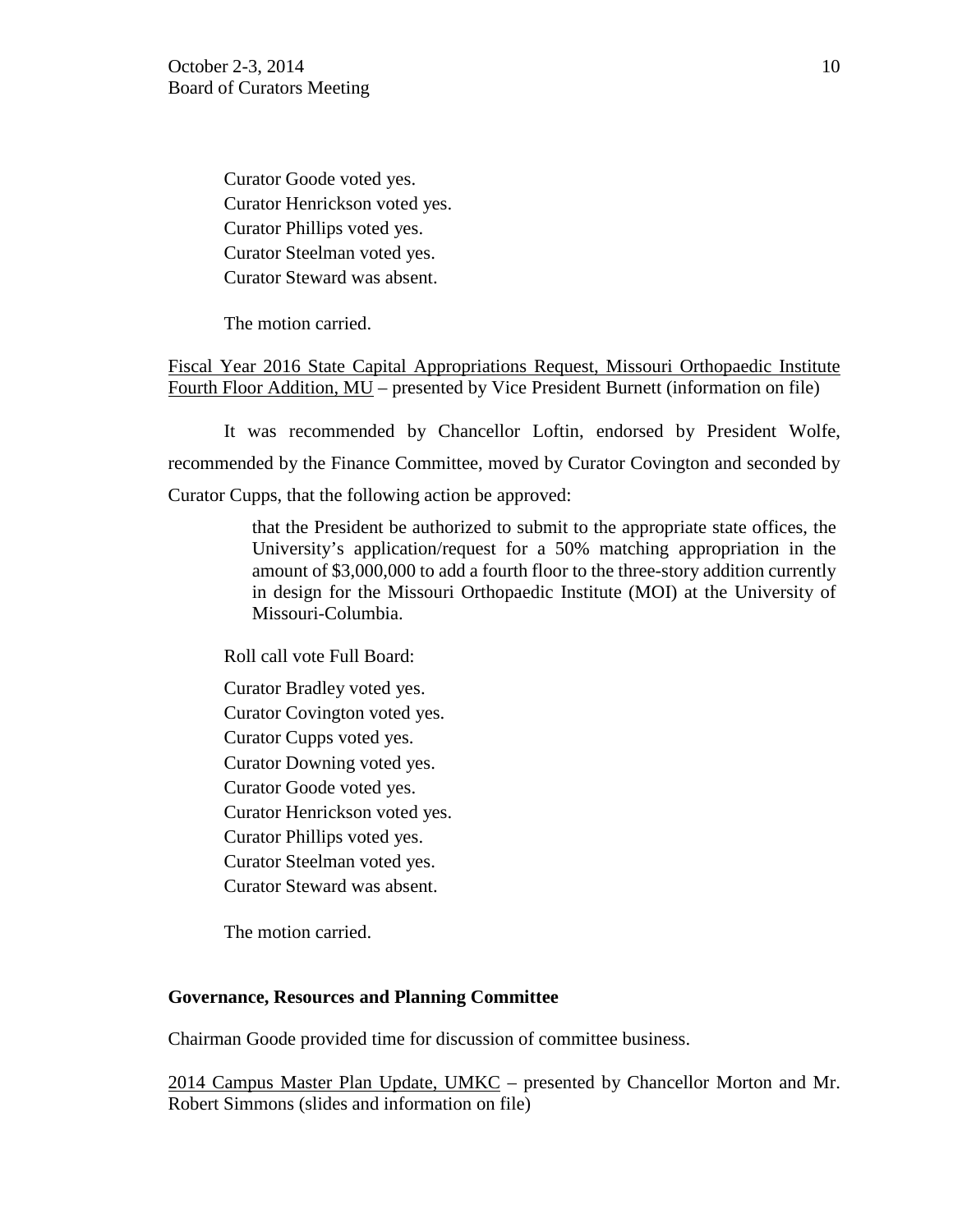It was recommended by Chancellor Morton, endorsed by President Wolfe, recommended by the Governance, Resources and Planning Committee, moved by Curator Goode and seconded by Curator Covington, that the following action be approved:

that the 2014 University of Missouri-Kansas City Campus Master Plan Update be approved (as on file with the minutes of this meeting).

Roll call vote Full Board:

Curator Bradley voted yes. Curator Covington voted yes. Curator Cupps voted yes. Curator Downing voted yes. Curator Goode voted yes. Curator Henrickson voted yes. Curator Phillips voted yes. Curator Steelman voted yes. Curator Steward was absent.

The motion carried.

Approval, Participation in Operating Entity, UMSL – presented by Chancellor George (information and handout on file)

Curator Goode recused himself from discussion and vote of this item due to his involvement in the project. Curator Bradley led the discussion of this agenda item.

It was recommended by Chancellor George, endorsed by President Wolfe, recommended by the Governance, Resources and Planning Committee, moved by Curator Bradley and seconded by Curator Henrickson, that the following action be approved:

That the Great Streets Natural Bridge Community Development Corporation and the Great Streets Natural Bridge Urban Redevelopment Corporation are hereby approved as "operating entities" under CRR 70.070, "Entrepreneurial Activity";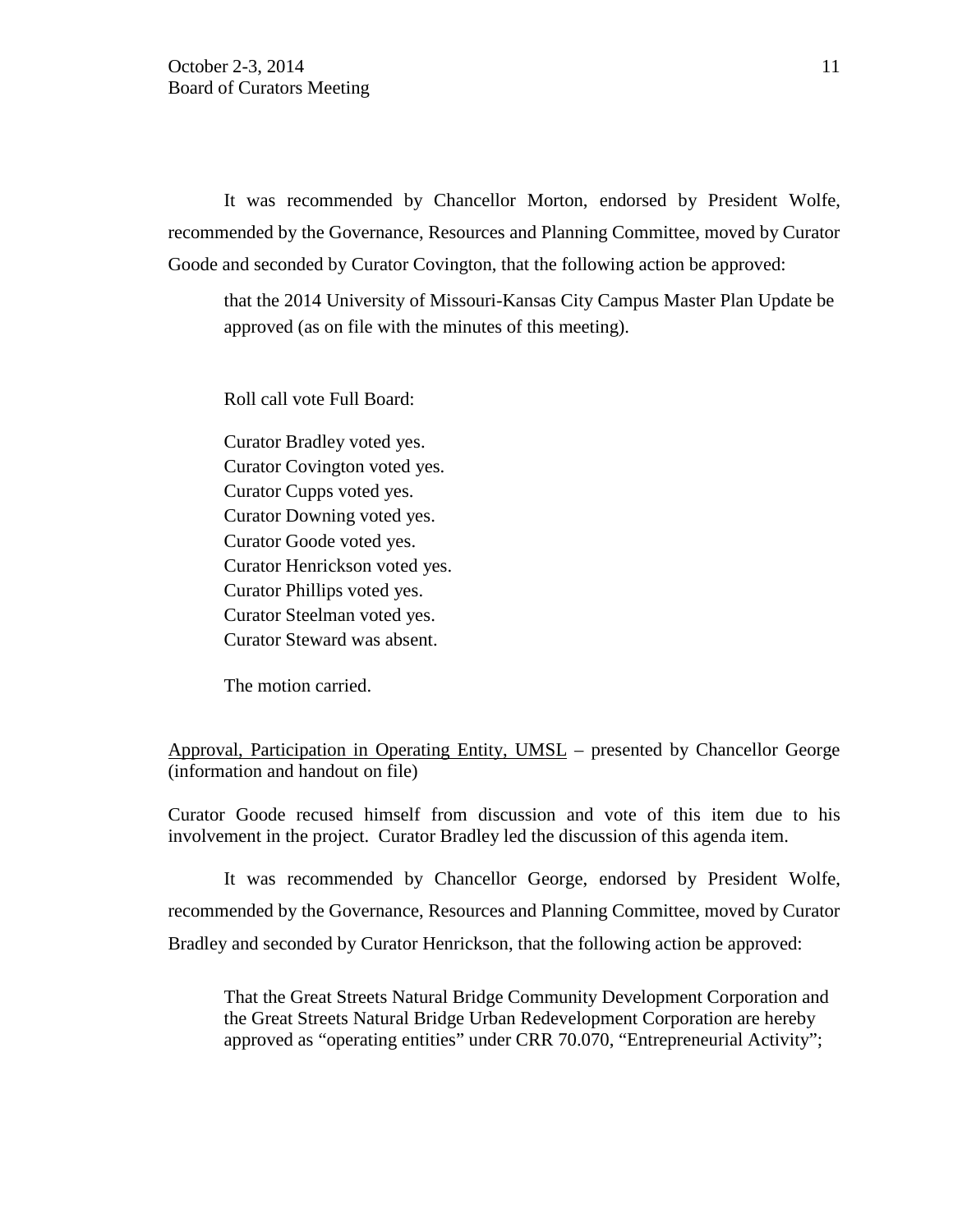That the Chancellor of the University of Missouri – St. Louis and his successors in office be authorized to act as the sole member of the Great Streets Natural Bridge Community Development Corporation;

That Curator Wayne Goode, Chancellor Thomas George and Assistant to the Provost for Public Affairs and Economic Development Elizabeth Van Uum be authorized to serve as directors of Great Streets Natural Bridge Community Development Corporation; and

That Assistant to the Provost for Public Affairs and Economic Development Elizabeth Van Uum be authorized to serve as a director of Great Streets Natural Bridge Urban Redevelopment Corporation.

Roll call vote of the Board:

Curator Bradley voted yes. Curator Covington voted yes. Curator Cupps voted yes. Curator Downing voted yes. Curator Goode abstained. Curator Henrickson voted yes. Curator Phillips voted yes. Curator Steelman voted yes. Curator Steward was absent.

The motion carried.

### **Academic, Student and External Affairs Committee**

Curator Cupps provided time for discussion of committee business in Curator Steward's absence.

University Relations Report – presented by Vice President Knorr (slides on file)

# **Combined Academic, Student and External Affairs and Compensation and Human Resources Committee meeting**

Chairman Phillips provided time for discussion of committee business.

Title IX Update – presented by President Wolfe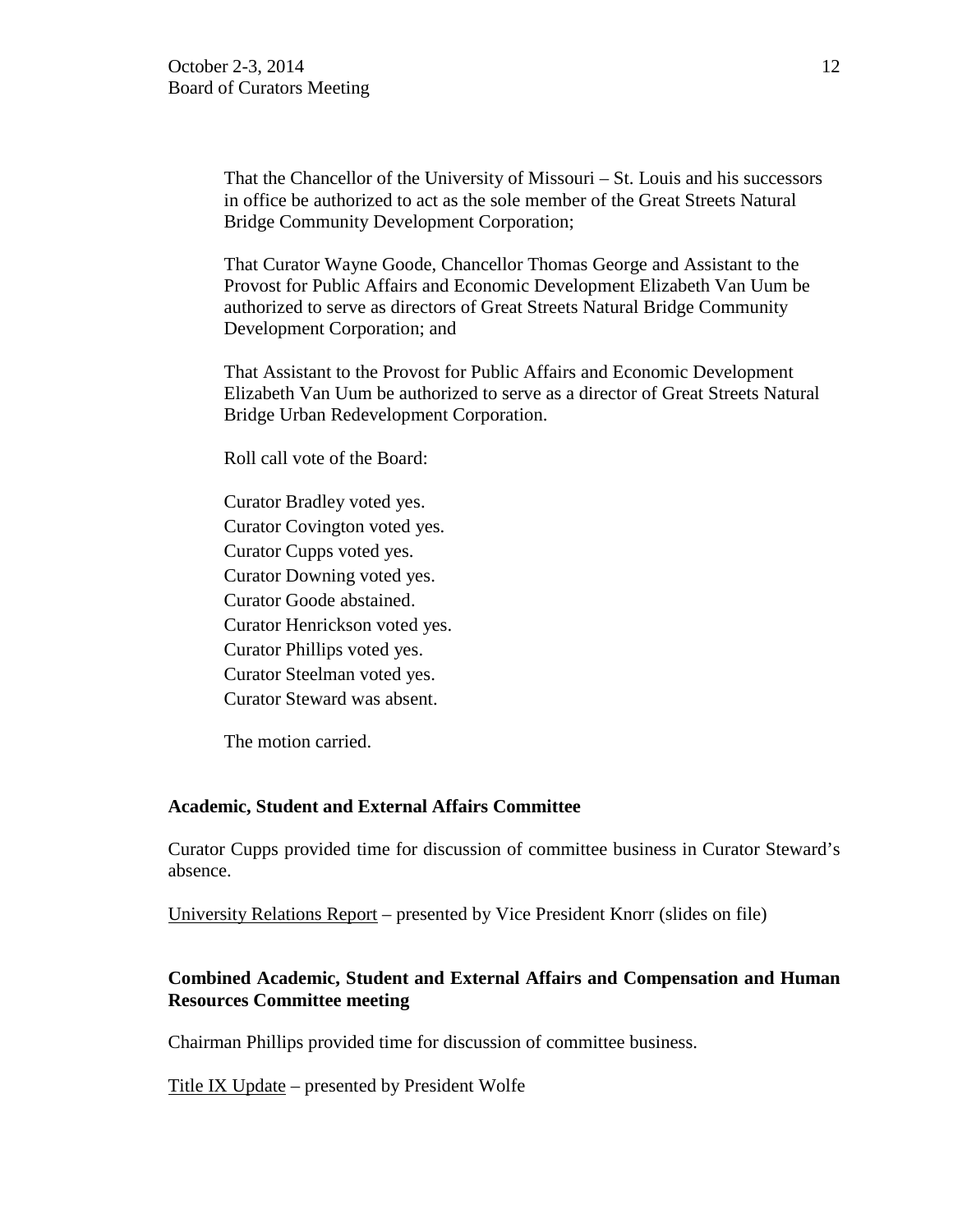President Wolfe presented an update of the System-wide Title IX project.

- Executive Order 41 issued in September 2014
- Training for Title IX Coordinators and investigators implemented and continues
- Education and improvements continue

A video produced by the MU Student Association, Enough is Enough, was played for the Board.

Amendments and New Rules Related to University's Sex Discrimination and Student Conduct Policies – presented by Chairman Phillips (information on file)

Upon recommendation of the President and the Task Force, the Board adopted amendments to certain Collected Rules and Regulations relating to Title IX on June 19, 2014. At the June 19, 2014 meeting, the Board also delegated temporary authority to President Wolfe to enter executive orders regarding sexual assault and mental health issues that supersede or conflict with existing Collected Rules and Regulations of the University. The executive orders were to take effect immediately but be subject to ratification by the Board at its meeting on October 2-3, 2014.

Chairman Phillips stated it is important to clarify who will be mandatory reporters, review the student conduct process and look at technologies (i.e., apps) available to everyone to help prevent assaults.

It was recommended by the Mental Health & Sexual Assault Task Force, endorsed

by President Wolfe, moved by Curator Phillips and seconded by Curator Bradley, that the

following action be approved:

The revised and new Collected Rules and Regulations making up Executive Order No. 41 and relating to the University's Sex Discrimination and Student Conduct policies, including Collected Rules and Regulations 200.010, 200.020, 200.025, 320.010, 330.060, 330.062, 330.080, 600.010, 600.020 and 600.030, be approved, as set forth in the rules (as on file in the minutes of this meeting), and remain executive orders within the Collected Rules and Regulations.

Roll call vote of Board:

Curator Bradley voted yes. Curator Covington voted yes. Curator Cupps voted yes. Curator Downing voted yes.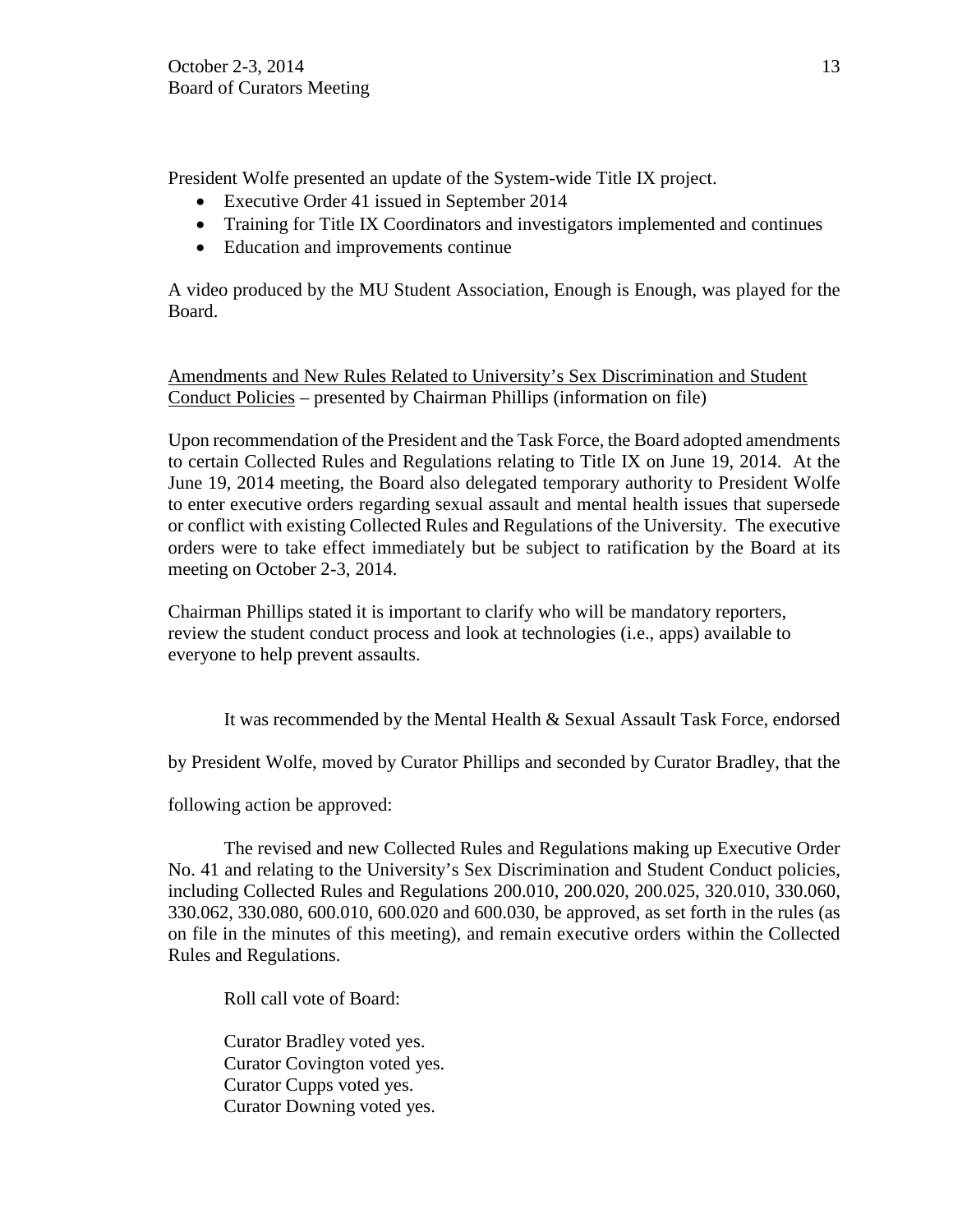Curator Goode voted yes. Curator Henrickson voted yes. Curator Phillips voted yes. Curator Steelman voted yes. Curator Steward was absent.

The motion carried.

# **Audit Committee**

Chairwoman Henrickson provided time for discussion of committee business.

# Information

- 1. Internal Audit Quarterly Report and Follow-up Reports, UM (information and slides on file)
- 2. Internal Audit Risk Assessment and 2015-2017 Audit Plan, UM (information and slides on file)

The public session of the Board of Curators meeting recessed at 5:16 P.M.

# **BOARD OF CURATORS MEETING – EXECUTIVE SESSION**

A meeting of the University of Missouri Board of Curators was reconvened in executive session at 5:25 P.M., on Thursday, October 2, 2014, in Room 402 of the Student Union on the University of Missouri-Kansas City campus, Kansas City, Missouri, pursuant to public notice given of said meeting. Curator Don Downing, Chairman of the Board of Curators, presided over the meeting.

Present The Honorable David R. Bradley The Honorable Ann K. Covington The Honorable Donald L. Cupps The Honorable Don M. Downing The Honorable Wayne Goode The Honorable Pamela Q. Henrickson The Honorable John R. Phillips The Honorable David L. Steelman

The Honorable David L. Steward was absent.

Also Present Mr. Timothy M. Wolfe, President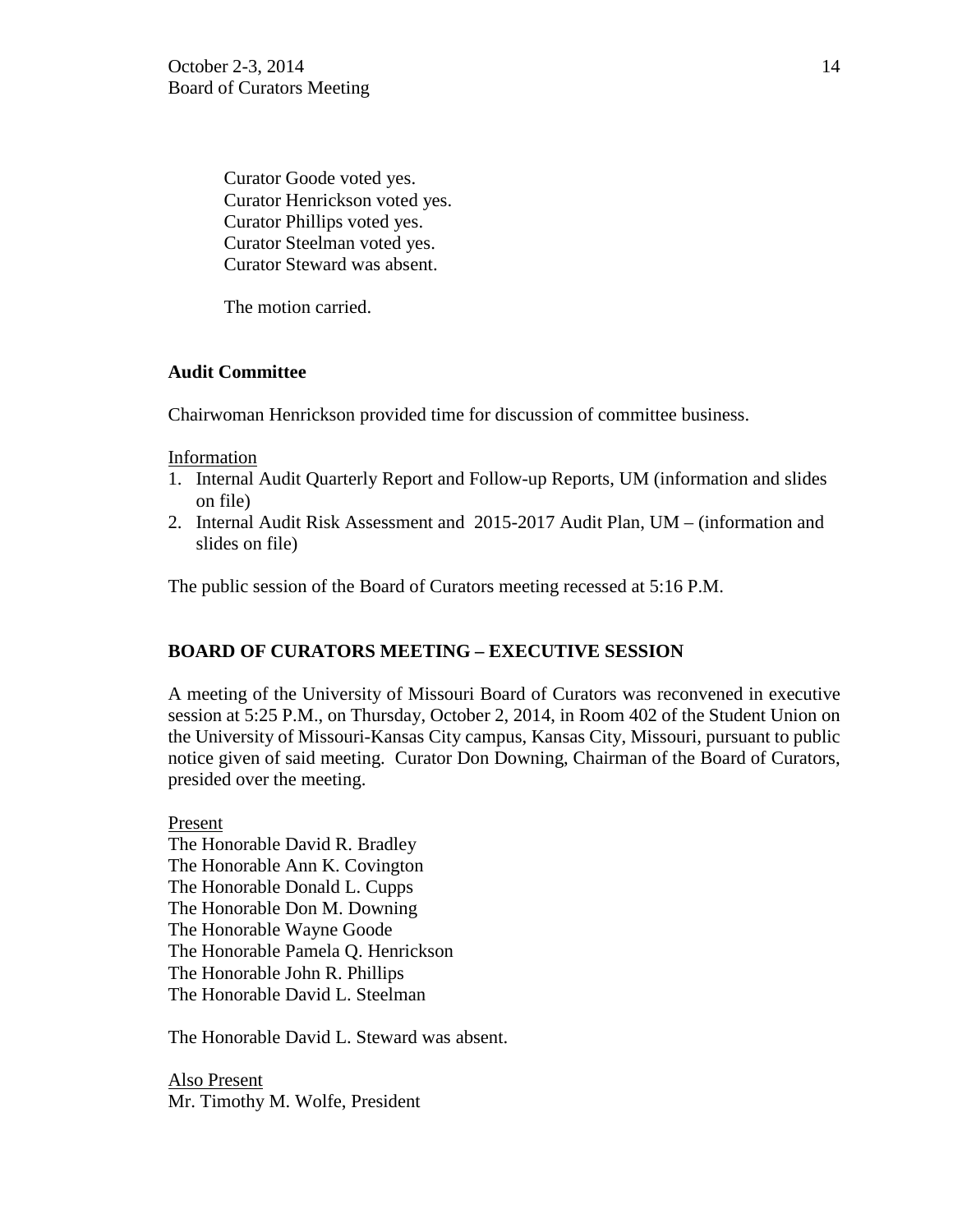Mr. Stephen J. Owens, General Counsel Ms. Cindy S. Harmon, Secretary of the Board of Curators Miss Tracy Mulderig, Student Representative to the Board of Curators Dr. Brian D. Burnett, Vice President of Finance

### **Audit Committee – Executive Session**

Vice President Allen and Mr. John Tvrdik from PricewaterhouseCoopers, LLC joined the meeting.

Report on privileged audit and information security – presented by Mr. Tvrdik of PricewaterhouseCoopers, LLC.

No action taken by the Board.

Vice President Allen and Mr. Tvrdik excused themselves from the meeting.

Performance Review, Internal Auditors 2014 – presented by Vice President Burnett

No action taken by the Board.

The executive session of the Board of Curators meeting recessed at 6:10 PM on Thursday, October 2, 2014.

**Reception and Dinner for the Board of Curators, President and General Officers (By Invitation)**  $6:30 - 8:30$  P.M. Thursday, October 2, 2014 Hosted by Chancellor Leo Morton

Location: Intercontinental Kansas City at the Plaza, 401 Ward Parkway, Kansas City, Missouri

### **BOARD OF CURATORS MEETING – PUBLIC SESSION**

**UMKC Faculty Senate Breakfast with the Board of Curators**  $8:00 - 8:45$  A.M. Friday, October 3, 2014 Topic: The General Education Model, Linking it to Our Urban Campus/Small Classes Location: Student Union, Multipurpose Room 401 B&C, UMKC campus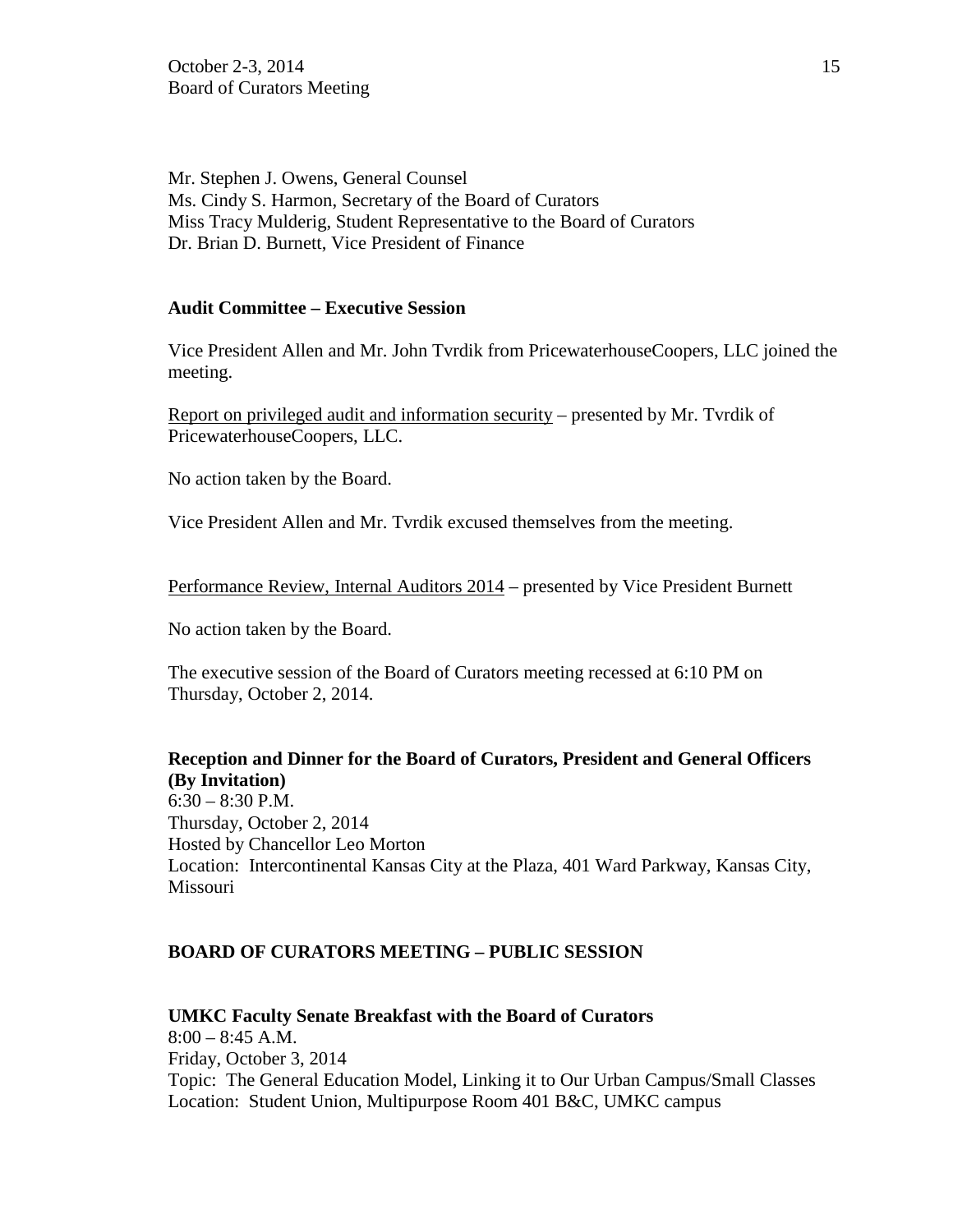A meeting of the University of Missouri Board of Curators reconvened in public session at 9:00 A.M., on Friday, October 3, 2014, in Multipurpose Room 401 A&D of the Student Union on the University of Missouri-Kansas City campus, Kansas City, Missouri, pursuant to public notice given of said meeting. Curator Don Downing, Chairman of the Board of Curators, presided over the meeting.

Present

The Honorable Ann K. Covington The Honorable Donald L. Cupps The Honorable Don M. Downing The Honorable Wayne Goode The Honorable Pamela Q. Henrickson The Honorable John R. Phillips The Honorable David L. Steelman

The Honorable David R. Bradley and David L. Steward were absent.

#### Also Present

Mr. Timothy M. Wolfe, President Mr. Stephen J. Owens, General Counsel Ms. Cindy S. Harmon, Secretary of the Board of Curators Miss Tracy H. Mulderig, Student Representative to the Board of Curators Dr. Gary K. Allen, Vice President for Information Technology Dr. Brian D. Burnett, Vice President for Finance Dr. Henry "Hank" Foley, Executive Vice President of Academic Affairs Dr. Thomas F. George, Chancellor for University of Missouri-St. Louis Mr. Stephen C. Knorr, Vice President for University Relations Dr. R. Bowen Loftin, Chancellor for University of Missouri-Columbia Mr. Leo E. Morton, Chancellor for University of Missouri-Kansas City Dr. Betsy Rodriguez, Vice President for Human Resources Dr. Cheryl B. Schrader, Chancellor for Missouri University of Science and Technology Mr. John Fougere, Chief Communications Officer, UM System Media representatives

### **General Business**

University of Missouri-Kansas City Strategic Plan Highlights – presented by Chancellor Morton (slides on file)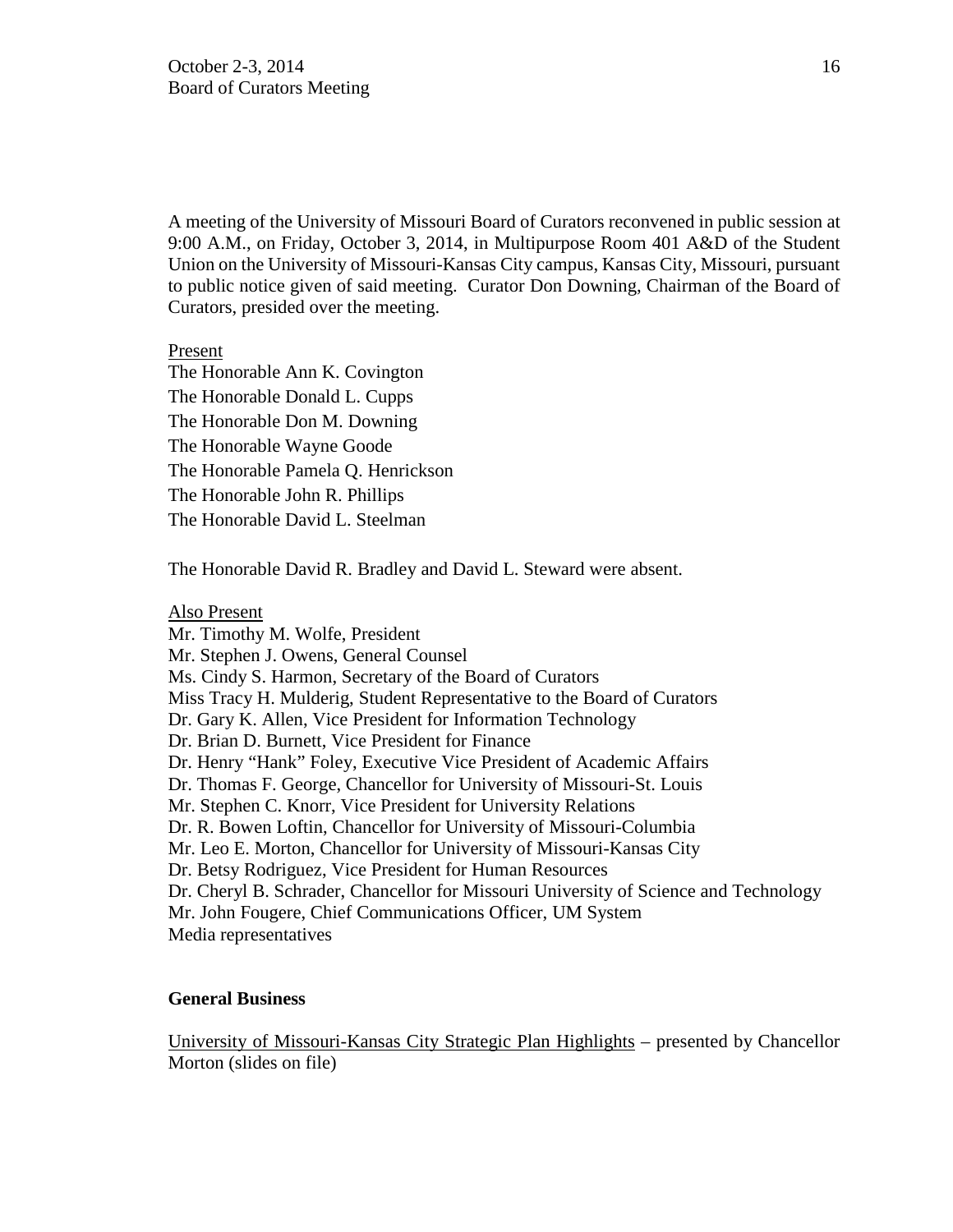Chancellor's Panel Discussion: Fall Enrollment – presented by Chancellors George, Loftin, Morton and Schrader. President Wolfe moderated the discussion (slides on file).

### **Consent Agenda**

It was endorsed by President Wolfe, moved by Curator Cupps and seconded by Curator Covington, that the following items be approved by consent agenda:

# **CONSENT AGENDA**

- 1. Minutes, July 25, 2014 Board of Curators Meeting
- 2. Minutes, July 25, 2014 Board of Curators Committee Meetings
- 3. Minutes, August 1, 2014 Board of Curators Special Meeting
- 4. Minutes, August 22, 2014 Executive Committee Meeting
- 5. Minutes, August 25, 2014 Executive Committee Meeting
- 6. Degrees, Fall Semester 2014 for all campuses
- 7. Approval of Spinal Cord Injuries and Congenital or Acquired Disease Processes Research Program Proposals

Roll call vote of the full Board:

Curator Bradley was absent. Curator Covington voted yes. Curator Cupps voted yes. Curator Downing voted yes. Curator Goode voted yes. Curator Henrickson voted yes. Curator Phillips voted yes. Curator Steelman voted yes. Curator Steward was absent.

The motion carried.

- 1. Minutes, July 25, 2014 Board of Curators meeting as provided to the curators for review and approval.
- 2. Minutes, July 25, 2014 Board of Curators Committee meetings as provided to the curators for review and approval.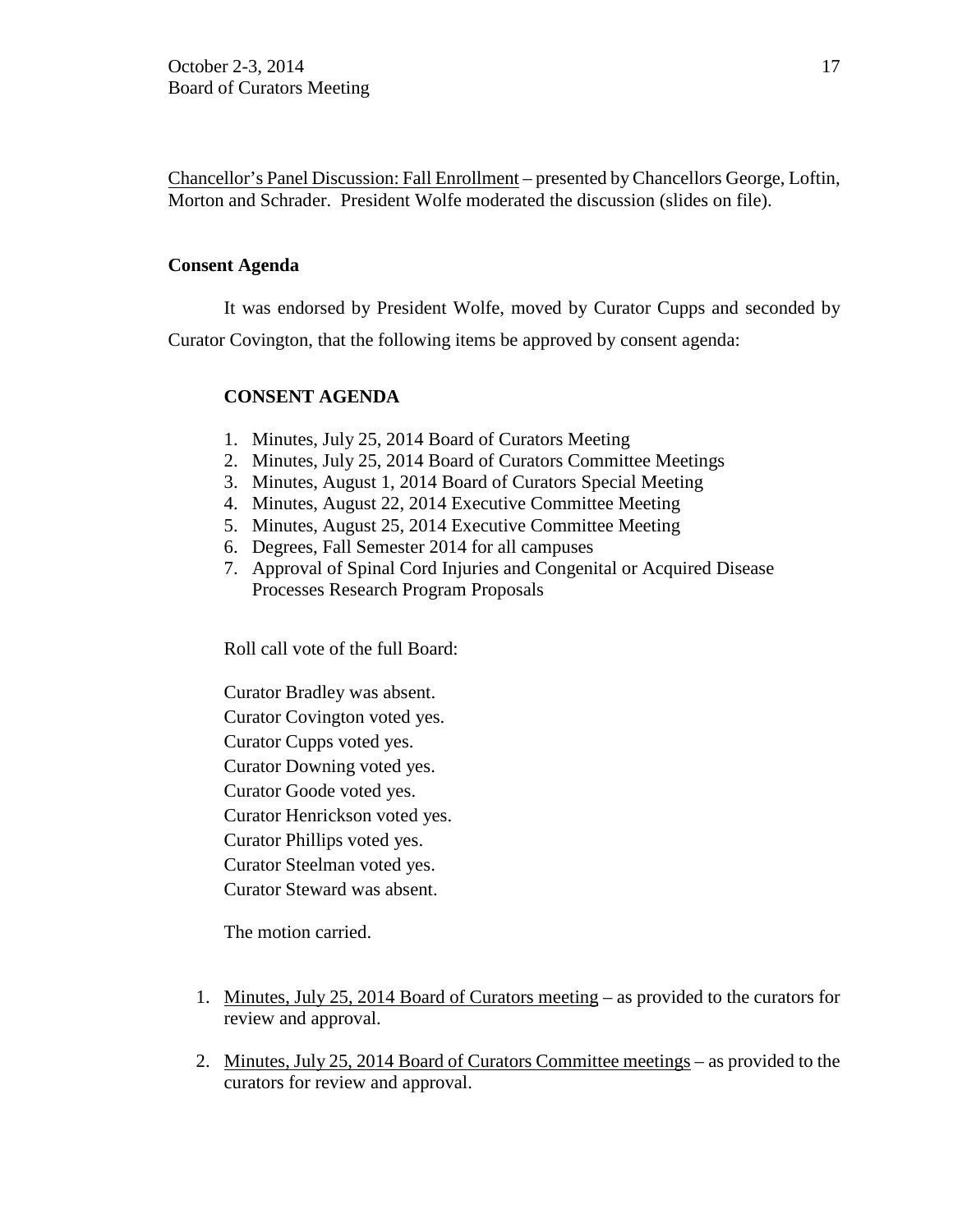- 3. Minutes, August 1, 2014 Board of Curators Special Meeting as provided to the curators for review and approval.
- 4. Minutes, August 22, 2014 Executive Committee Meeting as provided to the curators for review and approval.
- 5. Minutes, August 25, 2014 Executive Committee Meeting as provided to the curators for review and approval.
- 6. Degrees, Fall Semester 2014 for all campuses That the action of the President of the University of Missouri System in awarding degrees and certificates to candidates recommended by the various faculties and committees of the four University of Missouri System campuses who fulfill the requirements for such degrees and certificates at the end of the Fall Semester 2014, shall be approved, and that the lists of said students who have been awarded degrees and certificates be included in the records of the meeting.
- 7. Approval of Spinal Cord Injuries and Congenital or Acquired Disease Processes Research Program Proposals

Proposal Recommended For Funding 2014

I. Application of the WMS for Advanced Physical Training and Endurance Testing of Manual Wheelchair Users

> Joseph W. Klaesner Physical Therapy Washington University

> > Total funding recommended  $$82,521$

II. Disease Mechanisms in a Canine Model of Amyotrophic Lateral Sclerosis

Martin L. Katz and Joan R. Coates Department of Ophthalmology, Neurodegenerative Diseases Research Program; Department of Veterinary Medicine and Surgery University of Missouri Columbia

Total funding recommended \$215,886

**General Business**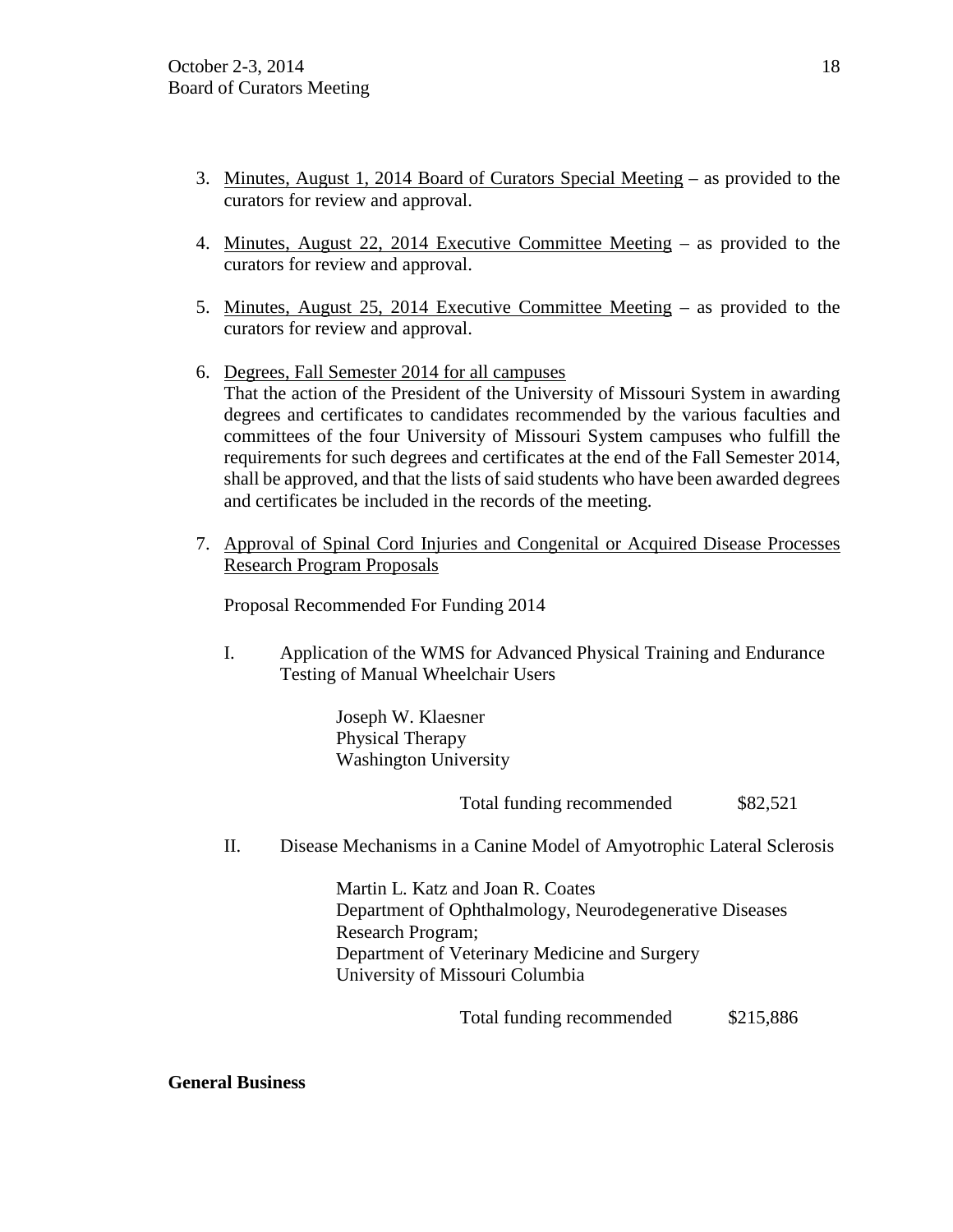University of Missouri System President's Report – presented by President Wolfe (slides on file).

President Wolfe presented the Strategic Planning Annual Report that included an overall look at the System Plan and highlights from each campus.

### Good and Welfare

Draft December 11-12, 2014 Board of Curators meeting agenda – no discussion (on file)

It was moved by Curator Goode and seconded by Curator Henrickson, that the

public session of the Board of Curators meeting, October 2-3, 2014, be adjourned.

Roll call vote:

Curator Bradley was absent. Curator Covington voted yes. Curator Cupps voted yes. Curator Downing voted yes. Curator Goode voted yes. Curator Henrickson voted yes. Curator Phillips voted yes. Curator Steelman voted yes. Curator Steward was absent.

The motion carried.

The public session of the University of Missouri Board of Curators meeting was adjourned at 11:08 A.M. on Friday, October 3, 2014.

#### **Board of Curators Meeting – Executive Session**

A meeting of the University of Missouri Board of Curators was reconvened in executive session at 11:35 A.M., on Friday, October 3, 2014, in Room 402 of the Student Union on the University of Missouri-Kansas City campus, Kansas City, Missouri, pursuant to public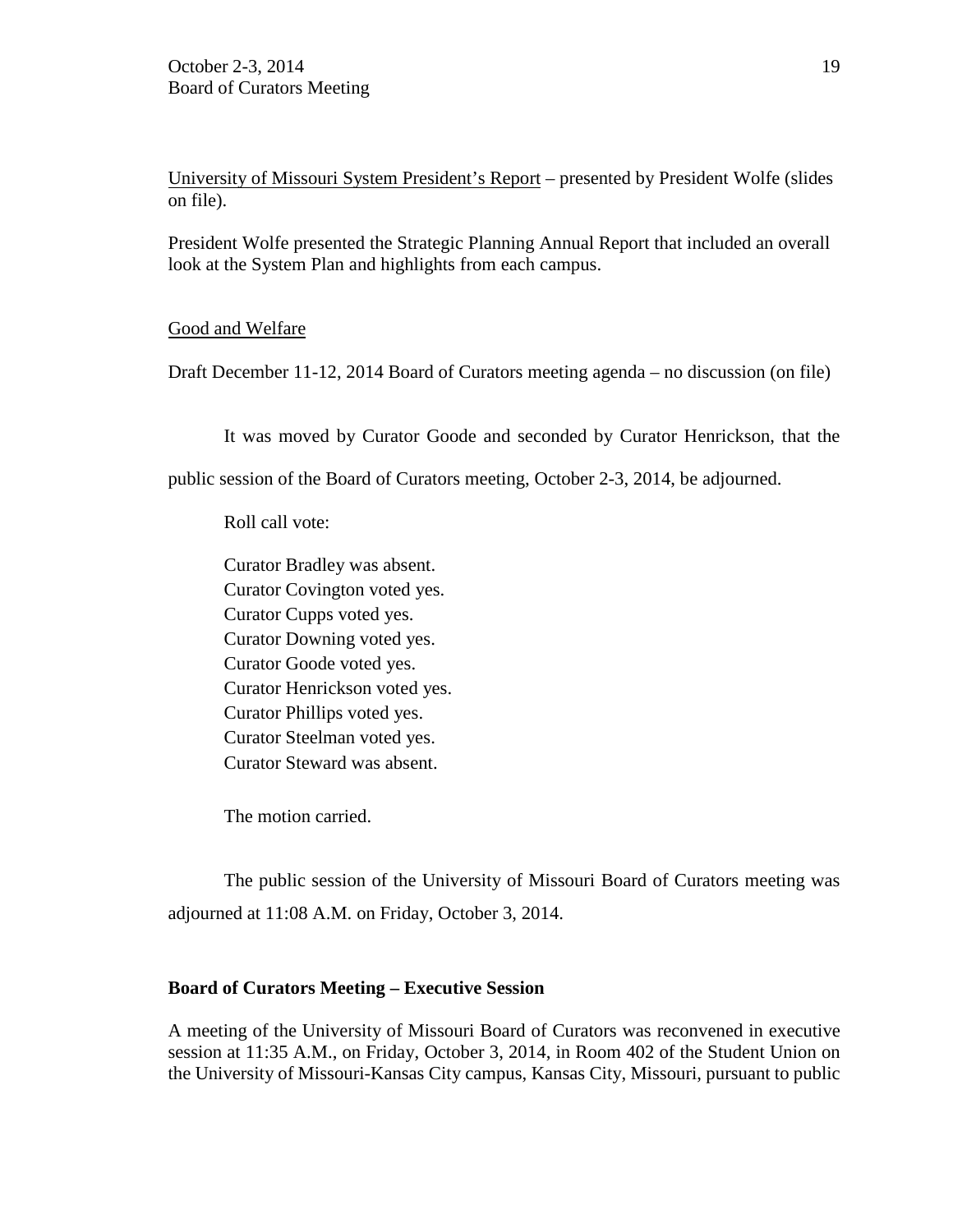notice given of said meeting. Curator Don Downing, Chairman of the Board of Curators, presided over the meeting.

Present The Honorable Ann K. Covington The Honorable Donald L. Cupps The Honorable Don M. Downing The Honorable Wayne Goode The Honorable Pamela Q. Henrickson The Honorable John R. Phillips The Honorable David L. Steelman

The Honorable David R. Bradley and David L. Steward were absent.

Also Present Mr. Timothy M. Wolfe, President Mr. Stephen J. Owens, General Counsel Ms. Cindy S. Harmon, Secretary of the Board of Curators Miss Tracy Mulderig, Student Representative to the Board of Curators

#### **General Business**

Executive Vice President Foley and Vice President Burnett joined the meeting.

Curators' Professor, John McManus, Missouri S&T – presented by Executive Vice President Foley (information on file)

It was recommended by Chancellor Cheryl B. Schrader, endorsed by President

Timothy M. Wolfe, recommended by the Academic, Student and External Affairs

Committee, moved by Curator Cupps, and seconded by Curator Goode, that the

following action be approved:

that upon the recommendation of Chancellor Schrader, the Provost, and the Executive Vice President for Academic Affairs, it is recommended that Professor John McManus be named to the position University of Missouri Curators' Professor, effective January 1, 2015. Professor McManus will receive a \$10,000 annual stipend as long as he holds this position. \$5,000 will go to increased compensation (salary and benefits less applicable taxes) with the remaining \$5,000 available for professional expenses associated with his teaching, research, or creative activities. In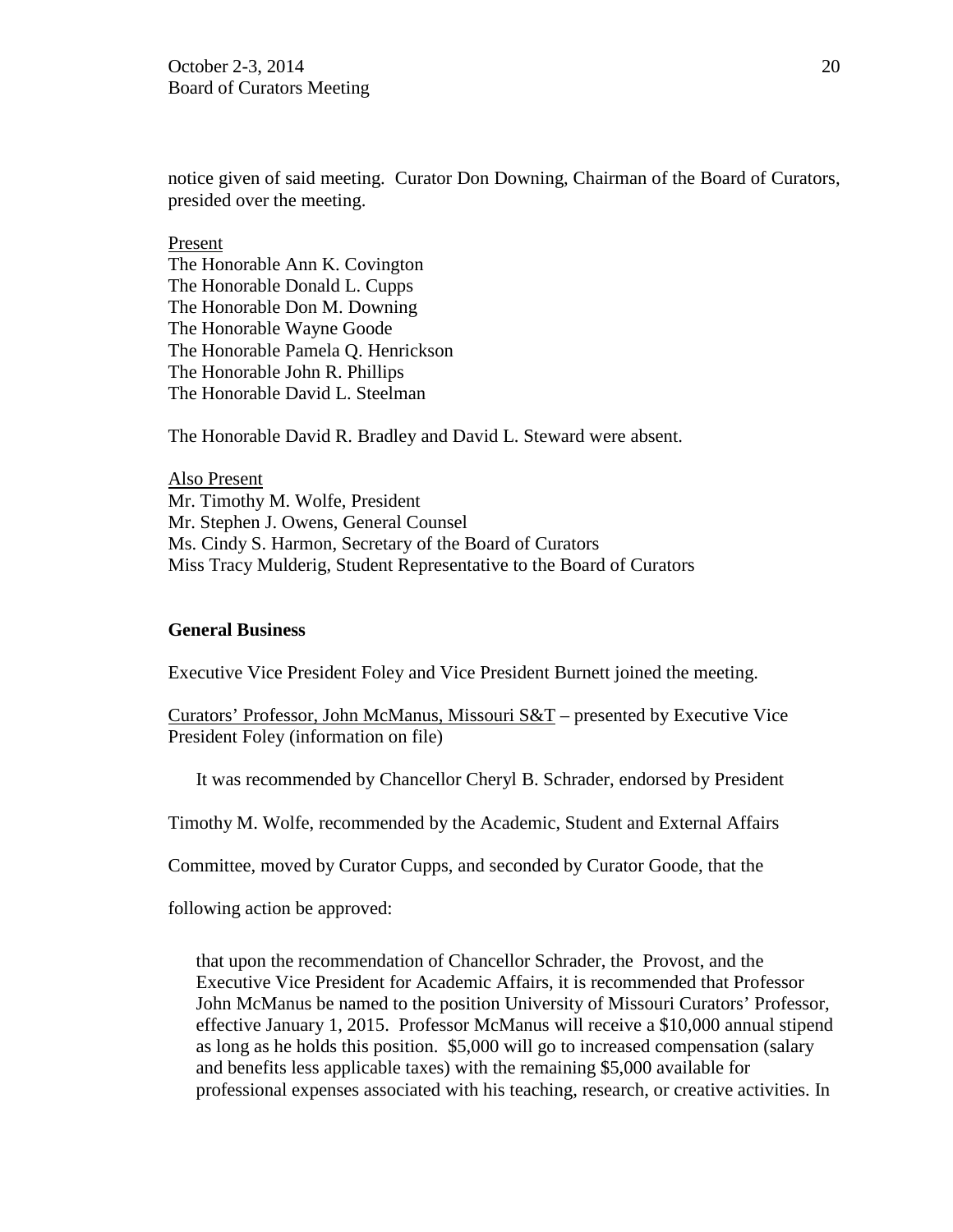accordance with Collected Rules and Regulations, 320.070, this appointment is for a period of five years which may be renewed at the discretion of the Chancellor.

Roll call vote of Board: Curator Bradley was absent. Curator Covington voted yes. Curator Cupps voted yes. Curator Downing voted yes. Curator Goode voted yes. Curator Henrickson voted yes. Curator Phillips voted yes. Curator Steelman voted yes. Curator Steward was absent.

The motion carried.

The complete application materials are on file in the Office of Academic Affairs.

Dr. Harold Williamson, Jr., Mr. Mitch Wasden and Chancellor R. Bowen Loftin joined the meeting.

Property Sale, Missouri Rehabilitation Center, 600 N. Main Street, Mt. Vernon, Missouri, UMHC – presented by Dr. Harold Williamson, Jr., Mr. Mitch Wasden and Chancellor Loftin

It was recommended by Chancellor Loftin, endorsed by President Wolfe, moved

by Curator Covington and seconded by Curator Cupps, that the following action be

approved:

that the Vice President for Finance be authorized to negotiate and sell for less than the appraised value, the fee simple interest in the properties located at 600 North Main Street, Mount Vernon, Missouri aka Missouri Rehabilitation Center ("MRC") and 10933 Lawrence 1112, Mount Vernon, Missouri aka a noncontiguous parcel improved with a farmhouse, for University of Missouri Health Care.

Proceeds will be credited to the MRC Depreciation Account (Gain/Loss on Disposal-Surplus) to offset the loss on disposal, per accounting rules.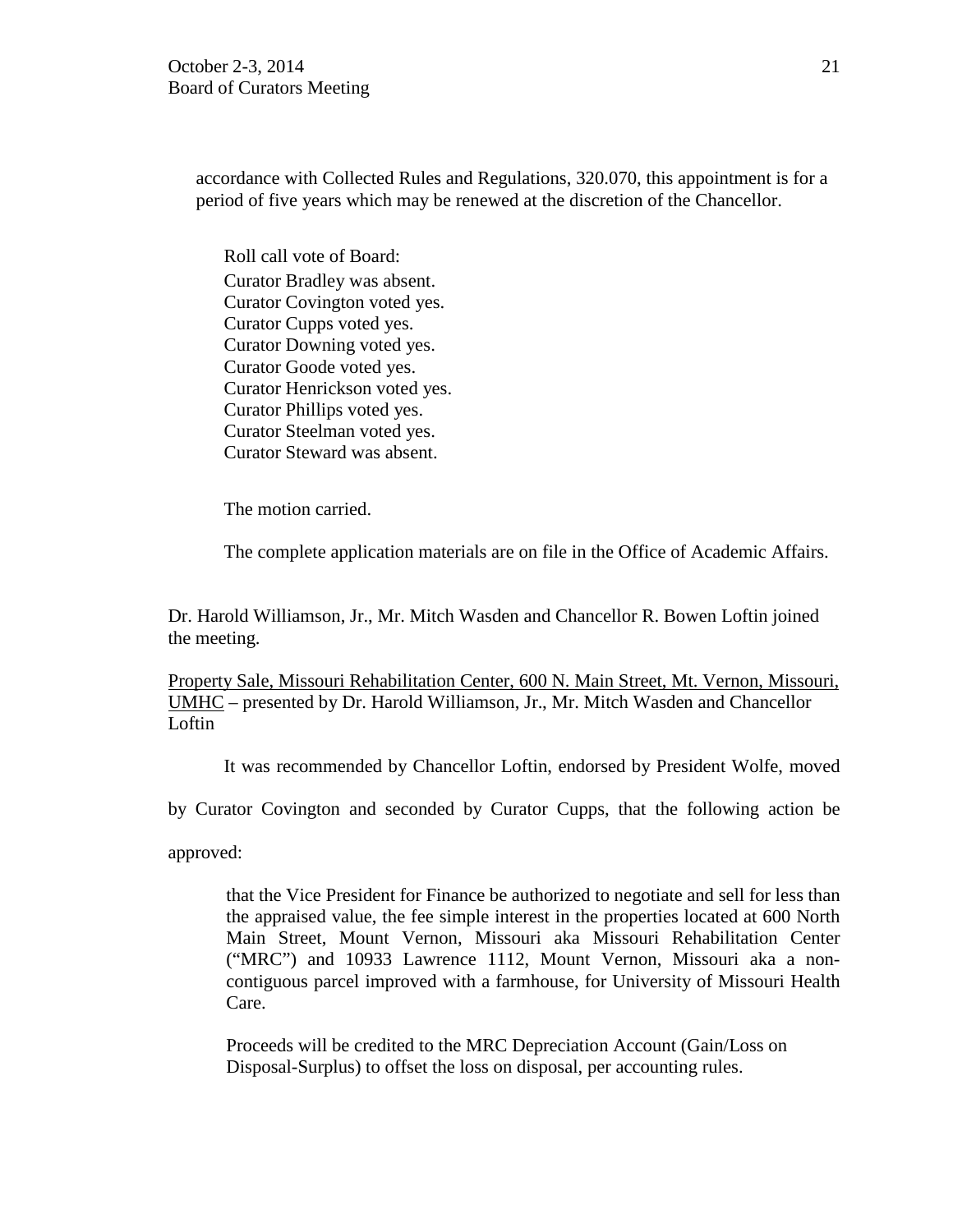Roll call vote:

Curator Bradley was absent. Curator Covington voted yes. Curator Cupps voted yes. Curator Downing voted yes. Curator Goode voted yes. Curator Henrickson voted yes. Curator Phillips voted yes. Curator Steelman voted yes. Curator Steward was absent.

The motion carried.

Dr. Williamson and Mr. Wasden excused themselves from the meeting.

<sup>250</sup>Property Sale, MU – this item is excluded from the minutes and may be given public notice upon completion of the matter.

<sup>251</sup>Entrepreneurial Entity,  $MU - this$  item is excluded from the minutes and may be given public notice upon completion of the matter.

Chancellor Loftin, Executive Vice President Foley and Vice President Burnett excused themselves from the meeting.

Approval, Nelson-Atkins Museum Board of Trustees Member, President Timothy M. Wolfe – presented by President Wolfe (information on file)

It was recommended by President Timothy M. Wolfe, moved by Curator Covington

and seconded by Curator Cupps, that the following action be approved:

The President may serve as a University President on the Board of Presidents under the terms of the William Rockhill Nelson Trust for the benefit of the Nelson-Atkins Museum of Art in Kansas City, Missouri.

Roll call vote of the Full Board:

Curator Bradley was absent.

Curator Covington voted yes.

Curator Cupps voted yes.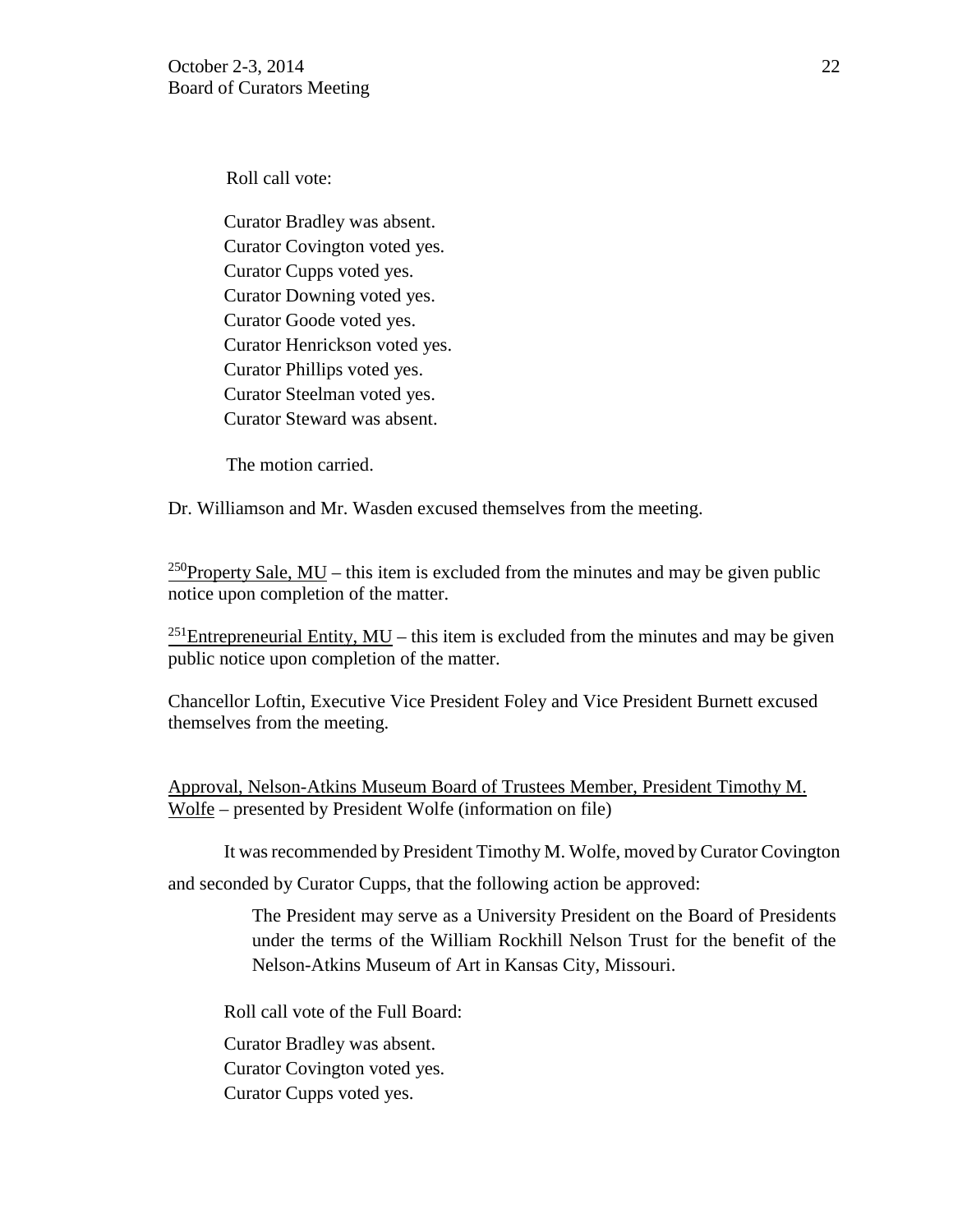Curator Downing voted yes. Curator Goode was absent. Curator Henrickson voted yes. Curator Phillips voted yes. Curator Steelman voted yes. Curator Steward was absent.

The motion carried.

#### **Compensation and Human Resources Committee Meeting – Executive Session**

Annual Performance Goals, President Timothy M. Wolfe – presented by Curator Phillips and President Wolfe (information on file)

It was recommended by the Compensation and Human Resources Committee, moved by Curator Phillips and seconded by Curator Henrickson, that, the performance goals for President Timothy M. Wolfe, previously approved for the period of July 1, 2014 to June 30, 2015 contingent upon presentation of supplemental data to be presented at the October 2-3, 2014 Board of Curators meeting, be approved as attached (the supplemental data is displayed in green print with the previously approved goals appearing in red print for reference purposes), as on file with the minutes of this meeting.

Roll call vote of the Board of Curators:

Curator Bradley was absent. Curator Covington voted yes. Curator Cupps voted yes. Curator Downing voted yes. Curator Goode was absent. Curator Henrickson voted yes. Curator Phillips voted yes. Curator Steelman voted yes. Curator Steward was absent.

The motion carried.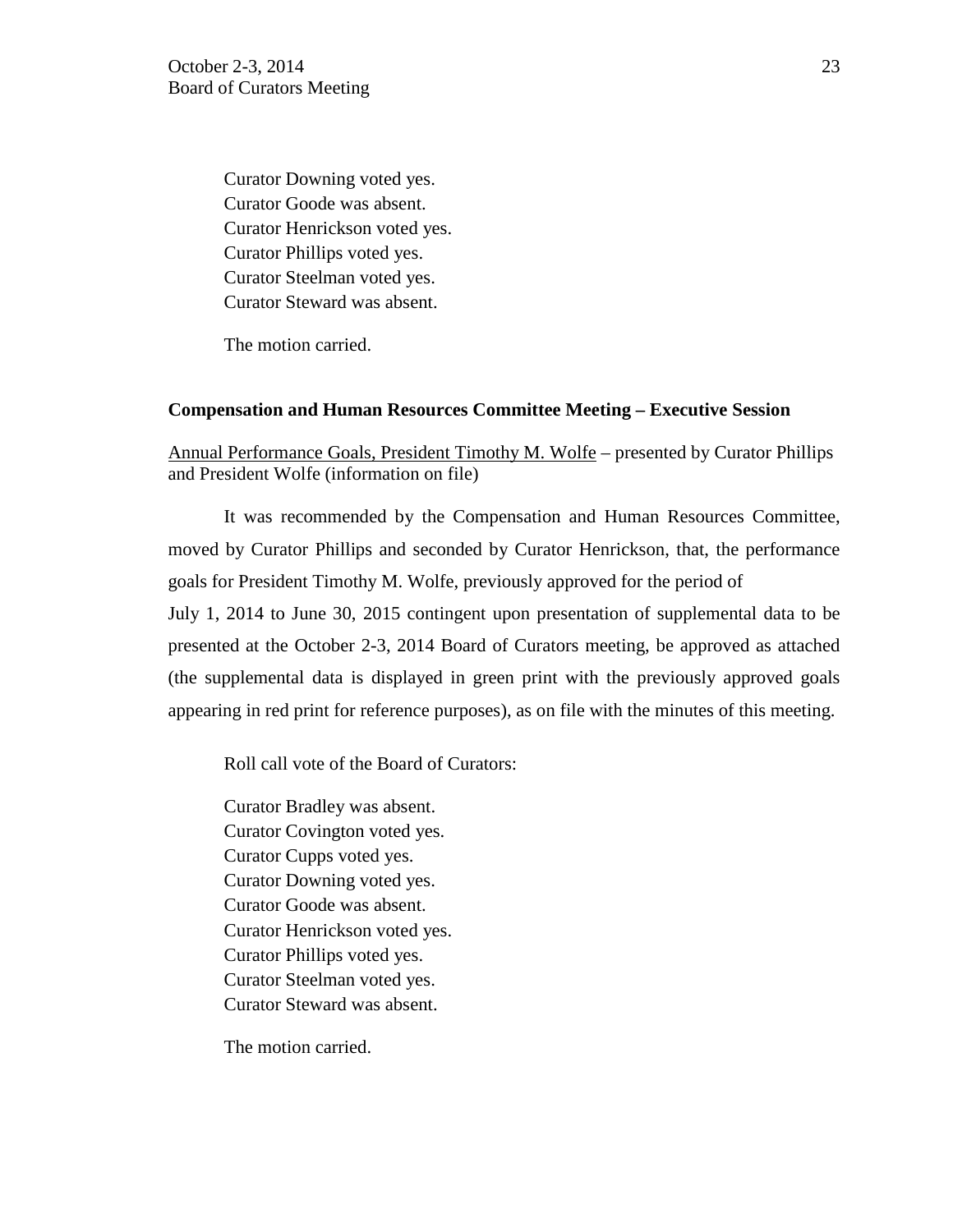Approval, Fiscal Year 2015 Annual Leave Dates, President Timothy M. Wolfe – presented by Curator Phillips

It was recommended by the Compensation and Human Resources Committee, moved by Curator Phillips and seconded by Curator Cupps, that the following be approved:

Pursuant to President Timothy M. Wolfe's Restated Contract for Employment, the dates for his annual leave shall begin on February 16, 2015 and end on March 13, 2015, using 10 annual leave days and 10 vacation days.

Roll call vote of the Board of Curators:

Curator Bradley was absent. Curator Covington voted yes. Curator Cupps voted yes. Curator Downing voted yes. Curator Goode was absent. Curator Henrickson voted yes. Curator Phillips voted yes. Curator Steelman voted yes. Curator Steward was absent.

The motion carried.

General Counsel Owens excused himself from the meeting.

# Annual Performance Review, General Counsel Stephen J. Owens – presented by Curator Phillips

It was recommended by the Compensation and Human Resources Committee, moved by Curator Phillips and seconded by Curator Steelman, that based on the review of the performance of Stephen J. Owens as General Counsel for the period September 1, 2013 through August 31, 2014, the Board of Curators approve an increase to his base salary of 3% retroactive to September 1, 2014.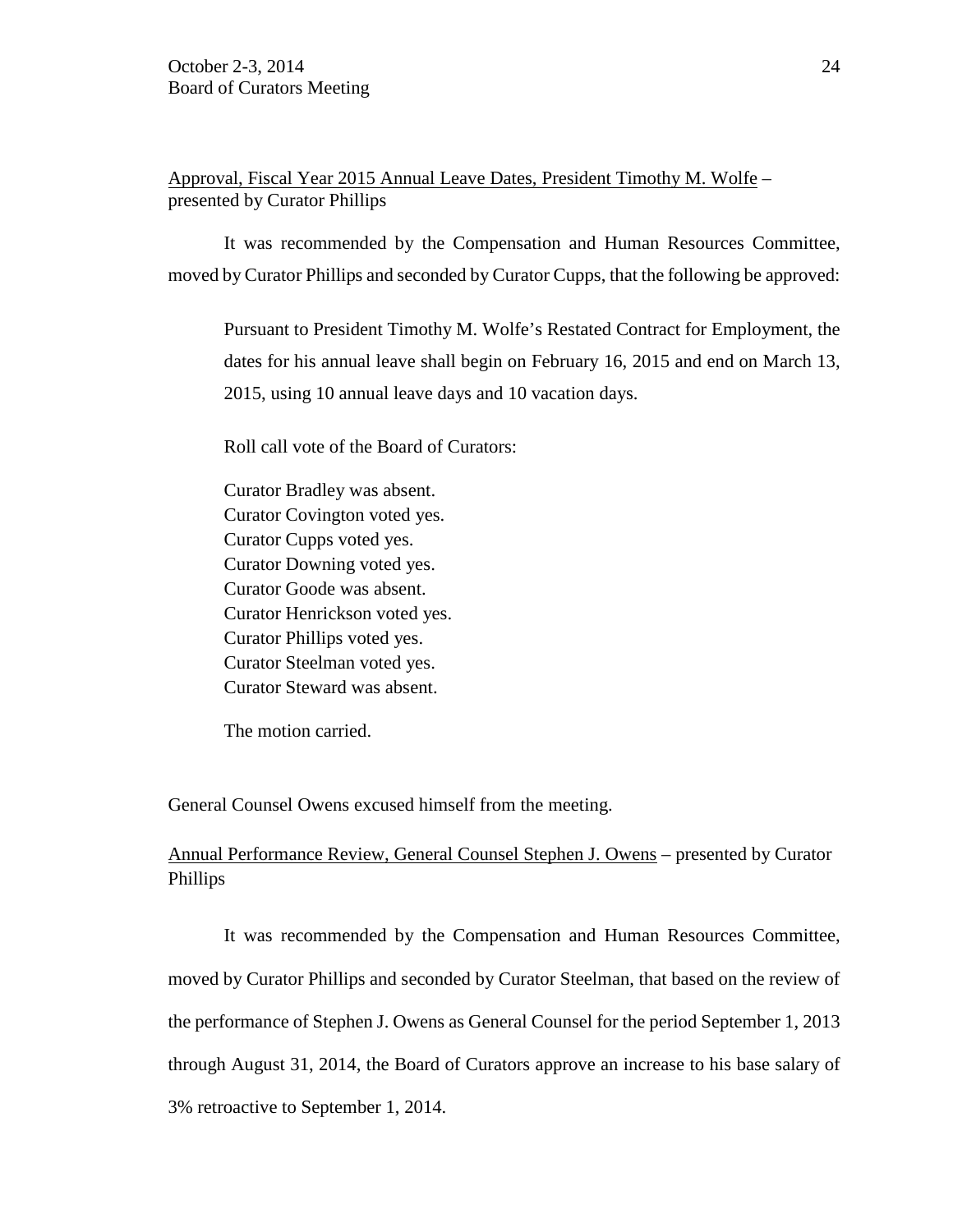October 2-3, 2014 25 Board of Curators Meeting

Roll call vote of Board:

Curator Bradley was absent. Curator Covington voted yes. Curator Cupps voted yes. Curator Downing voted yes. Curator Goode was absent. Curator Henrickson voted yes. Curator Phillips voted yes. Curator Steelman voted yes. Curator Steward was absent.

The motion carried.

General Counsel Owens rejoined the meeting.

### **General Business**

President's Report on Personnel – presented by President Wolfe.

No action taken by the Board.

General Counsel's Report – presented by General Counsel Owens

No action taken by the Board.

Litigation Report – presented by General Counsel Owens.

No action taken by the Board.

It was moved by Curator Phillips and seconded by Curator Henrickson, that the

meeting of the Board of Curators, October 2-3, 2014, be adjourned.

Roll call vote:

Curator Bradley was absent. Curator Covington voted yes. Curator Cupps voted yes. Curator Downing voted yes. Curator Goode was absent.